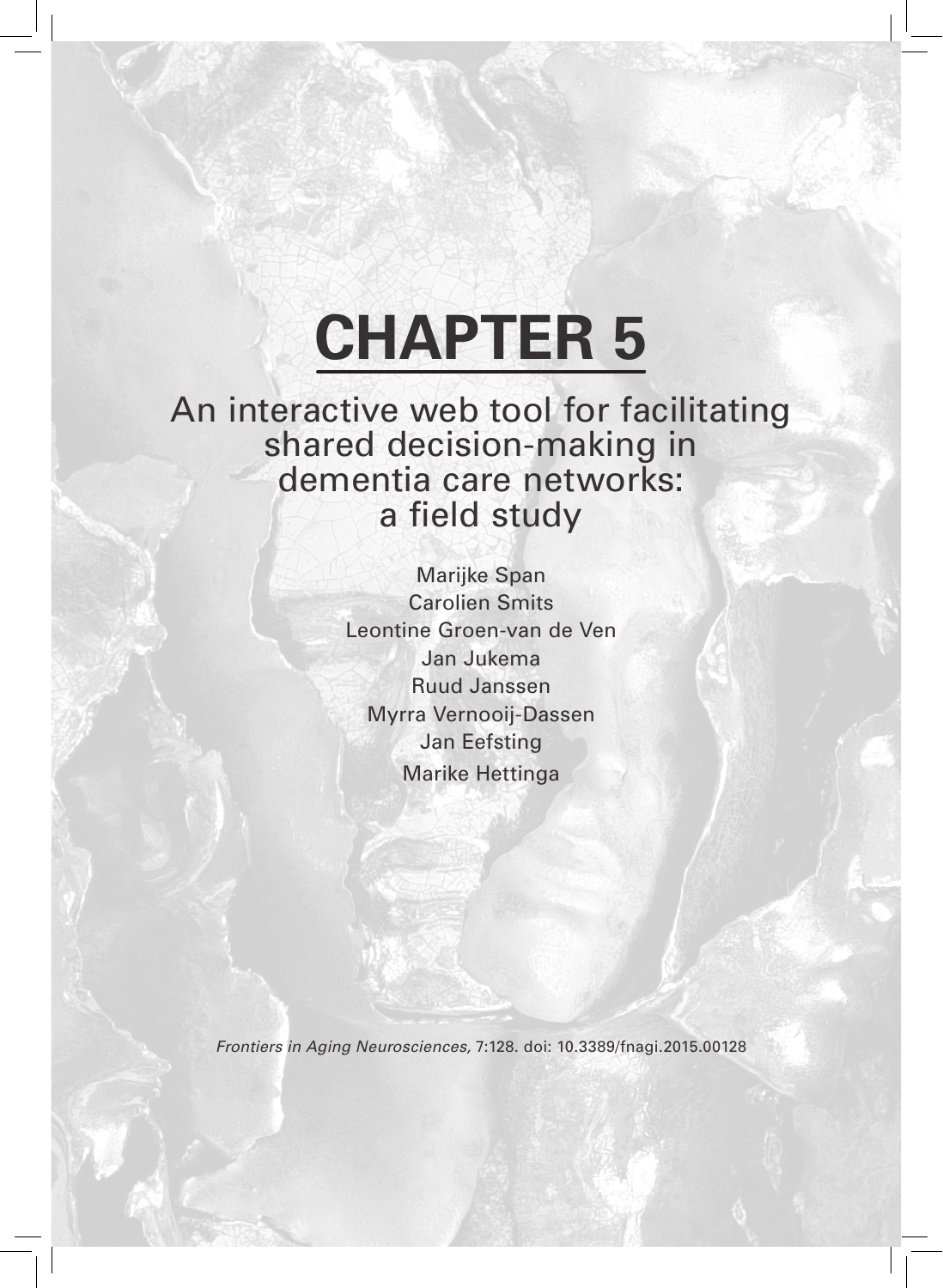# **ABSTRACT**

#### **Background**

An interactive web tool has been developed for facilitating shared decision-making in dementia-care networks. The *DecideGuide* provides a chat function for easier communication between network members, a deciding together function for stepby-step decision-making, and an individual opinion function for eight dementia-related life domains. The aim of this study was to gain insight in the user friendliness of the *DecideGuide*, user acceptance and satisfaction, and participants' opinion of the *DecideGuide* for making decisions.

#### **Materials and methods**

A 5-month field study included four dementia-care networks (19 participants in total). The data derived from structured interviews, observations, and information that participants logged in the *DecideGuide*. Structured interviews took place at the start, middle, and end of the field study with people with dementia, informal caregivers, and case managers. Four observations of case managers' home visits focused on members' responses and use of the tool.

#### **Results**

(1) The user friendliness of the chat and individual opinion functions was adequate for case managers and most informal caregivers. Older participants, with or without dementia, had some difficulties using a tablet and the *DecideGuide*. The deciding together function does not yet provide adequate instructions for all. The user interface needs simplification. (2) User acceptance and satisfaction: everybody liked the chat's easy communication, handling difficult issues for discussion, and the option of individual opinions. (3) The *DecideGuide* helped participants structure their thoughts. They felt more involved and shared more information about daily issues than they had done previously.

#### **Conclusion**

Participants found the *DecideGuide* valuable in decision-making. The chat function seems powerful in helping members engage with one another constructively. Such engagement is a prerequisite for making shared decisions. Regardless of participants' use of the tool, they saw the *DecideGuide*'s added value.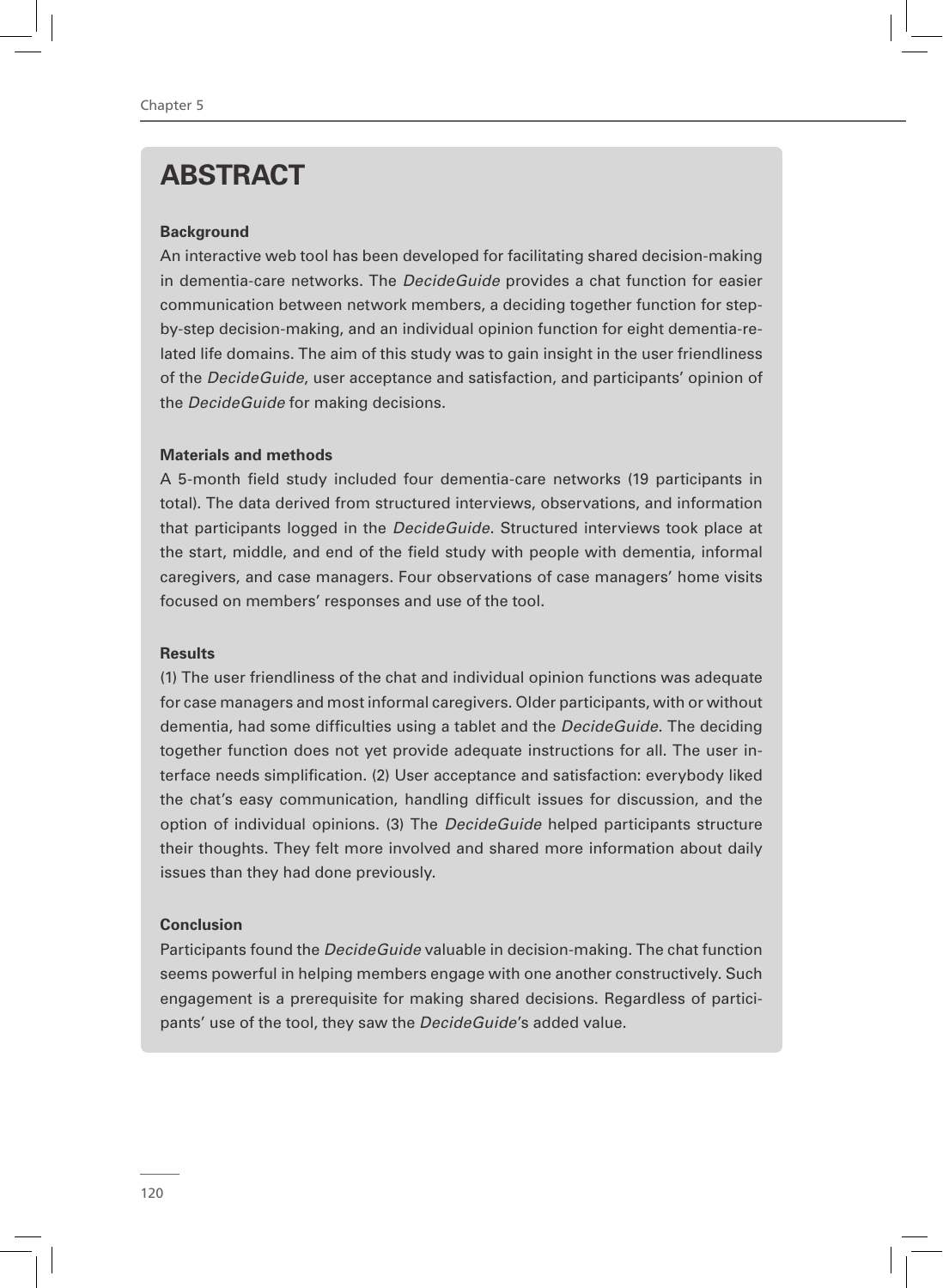# **1. INTRODUCTION**

Decision-making in dementia-care networks is complex (Epstein & Gramling, 2013). The person with dementia, his/her informal caregivers, and professionals (who form a care network) have to make many difficult care- and well-being-related decisions over a prolonged period of time (Livingston et al., 2010; Smebye, Kirkevold, & Engedal, 2012; Wolfs et al., 2012). The care network members have different capacities and sometimes competing interests, but have to interact with each other in the decision-making. Moreover, dementia is characterized by a progressive cognitive decline (Prince, Bryce, & Ferri, 2011). Nevertheless, people with dementia have the fundamental and ethical right to be involved in decisions about their own situation (Reamy, Kim, Zarit, & Whitlatch, 2011). Unfortunately, participation of people with dementia in decision-making about their own situation is not self-evident; informal caregivers and professionals tend to decide *for* them rather than *with* them (Dupuis, Gillies, Carson, & Whyte, 2011; von Kutzleben, Schmid, Halek, Holle, & Bartholomeyczik, 2012).

Shared decision-making, which has its roots in the medical encounter, is an approach that involves patients in decision-making in collaboration with their professional caregivers (Elwyn, Edwards, & Kinnersley, 1999; Elwyn et al., 2010). In the context of dementia, shared decision-making gives patients a voice by expressing their needs and preferences. Further, shared decision-making leads to increased feelings of well-being and autonomy in both the people with dementia and their informal caregivers (Dupuis et al., 2011; Menne, Tucke, Whitlatch, & Feinberg, 2008). Although there is growing attention and need for involving patients in shared decision-making, it is not routine in daily practice for professionals, either in clinical practice or in dementia-care practice. This may be due to the fact that decision-making is seen as an individual and cognitive task rather than a relational task (Elwyn et al., 2014). Elwyn and colleagues advocate a focus on interpersonal aspects because they importantly affect how decisions are formed (Elwyn et al., 2014). Although shared decision-making is the preferred approach for making decisions in the care networks of people with dementia, professionals such as case managers (see Box 1) have difficulty promoting shared decision-making in dementia practice (Dutch Alzheimers's Association & Vilans, 2012). Therefore, tools that can assist professionals in this matter are welcome (Stacey et al., 2014).

Supportive tools that enable shared decision-making in the clinical encounter can be paper based or web based (Stacey et al., 2014). The benefits of web-based tools include their flexibility about the individual's preferred time and place for using it, its relatively anonymous use, the easy involvement of people at a distance, and its ability to record all activities and information. Dementia-care networks could benefit from such a webbased tool. Unfortunately, such tools for dementia-care practice are lacking.

Our intended improvement is an interactive web tool, the *DecideGuide,* which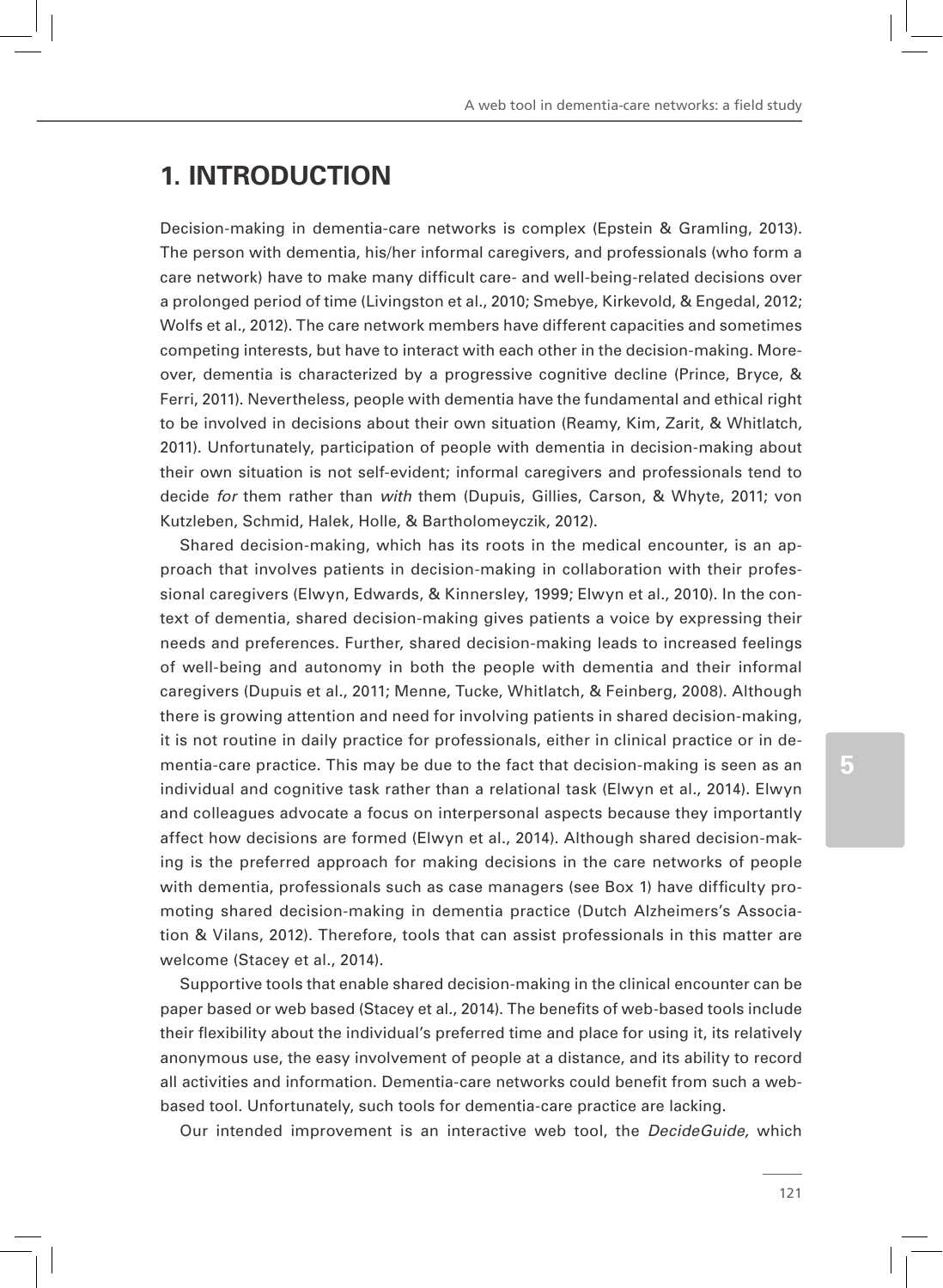#### Chapter 5

addresses the complexity of decision-making in dementia-care networks. The *DecideGuide* aids case managers facilitate shared decision-making in dementia-care networks. The *DecideGuide* was developed and improved in an iterative participatory design process that involved groups of all end users: people with dementia, their informal caregivers, and their case managers. End-user participation in all phases of development increases the likelihood of user-friendly and usable IT applications (Span, Hettinga, Vernooij-Dassen, Eefsting, & Smits, 2013). The user requirements we identified determined the design of our tool; they were derived from end-user feedback (Span et al., 2014a, 2014b). The next step is to test the *DecideGuide* in the daily routine of dementia-care networks. We are interested in the experiences of all end users, including people with dementia. In order to implement a user-friendly and useful tool a decisive assessment of the tool is necessary. Therefore, the aim of this study was to gain insight into the daily use of the *DecideGuide* by people with dementia, informal caregivers, and case managers. The research questions are:

1. What do people with dementia, informal caregivers, and case managers think of the user friendliness of the *DecideGuide*?

2. Are users of the *DecideGuide* satisfied with it, and how easily do they accept it? 3. What value do people with dementia, informal caregivers, and case managers put on the *DecideGuide* for decision-making?

#### **Box 1.** Case management

Case management in dementia care is a fairly recent phenomenon. As in most countries in Europe, Canada, and the United States, community-dwelling patients in the Netherlands diagnosed with dementia and their caregivers are entitled to receive assistance in the form of case management (Koch et al., 2012). Different forms of case management in dementia care exist (Alzheimer Europe, 2008). In the Dutch context, the purpose of case management is to support informal caregivers and people with dementia with practical help during the complex care trajectory, and to help people with dementia live independently as long as possible (Peeters et al., 2012). One of the tasks of case managers is to navigate smoothly through the jungle of care and wellbeing. In daily practice, this implies that case managers have to balance the possibly competing interests and values of the person with dementia, the spouse, and other informal caregivers (who may be the adult children of the person). Informal caregivers nearby or at a distance often see the situation of the person with dementia differently.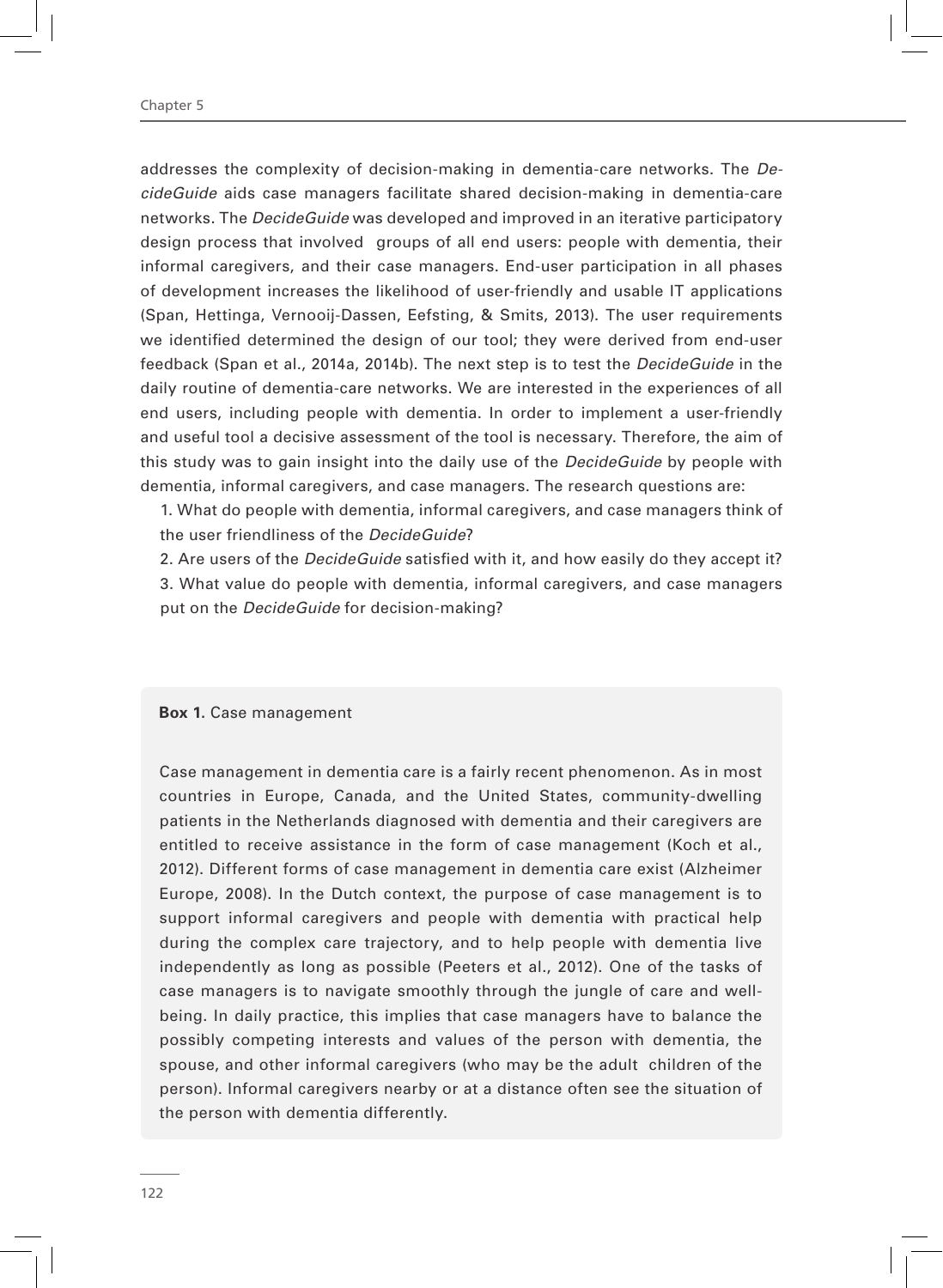# **2. MATERIALS AND METHODS**

#### **2.1 Design overview**

During the 5-month field study, 4 community-dwelling people with dementia, their 12 informal caregivers, and 3 case managers used the *DecideGuide*. The study was conducted between June and October 2014 and included structured interviews (at the beginning, middle, and end), observations, and information that the participants recorded in the *DecideGuide*.

## **2.2 The** *DecideGuide*

The *DecideGuide* is an interactive web tool that helps people with dementia, informal caregivers, and case managers make shared decisions. There are three design principles in the *DecideGuide*: transparency, open communication and information, and giving voice to people with dementia. The *DecideGuide* promotes three perspectives: those of the people with dementia, their informal caregivers, and their case managers. All three parties can use the *DecideGuide,* which has three functions. The first function, *chat,* enables users to communicate with each other, also from a distance. The second function, *deciding together,* assists decision-making step by step. The third function, *individual opinion,* enables users to give their individual opinions about dementia-related topics and individual circumstances. This function help give voice to the person with dementia. The *DecideGuide* is a safe and shielded web tool, and it is available for tablets, laptops, and computers. The case manager, the person with dementia, and the informal caregivers discuss whether they will use the *Decide-Guide*. All participants in a care network have an individual login and use the tool on their own as they wish or after an alert from the case manager (Span et al., 2014b).

The *DecideGuide* (for screenshots see figure 1) was developed in an iterative process in collaboration with the end users, namely, people with dementia, informal caregivers and case managers (Span et al., 2014a; 2014b). Although a process map is developed specifically for web-based decision support interventions (Elwyn et al., 2011), we followed the five phases of the Center for eHealth Research and Disease Management (CeHRes) roadmap because of its holistic approach and focus on the sustainability of eHealth technologies (Van Gemert-Pijnen et al., 2011). The *Decide-Guide* was developed and refined in four iterations, on the basis of feedback from the end users. Previous publications provide further information (Span et al., 2014a; 2014b).

Two manuals for using the *DecideGuide* were produced during the field study. The manual for case managers explains the buttons and provides an overview of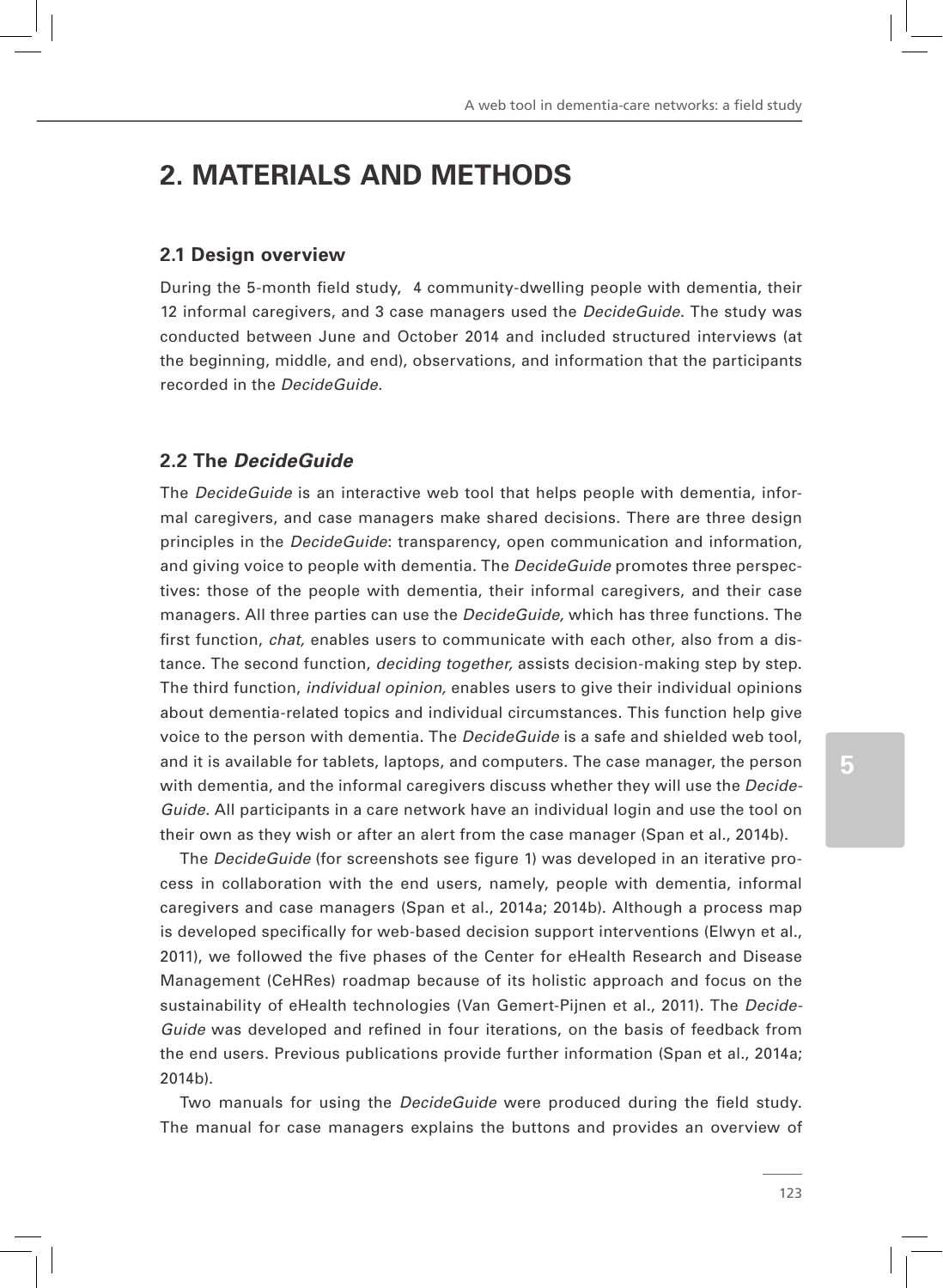Chapter 5



**Figure 1.** Final layout of the three functions of the *DecideGuide* (screen view for the person with dementia). Clockwise from top left: *chat, deciding together, individual opinion 'How are you right now?*', and *individual opinion* in questionnaire with examples (Span et al., 2014b).

shared decision-making principles and steps. It also shows how these principles and steps are incorporated into the *DecideGuide*. The manual for people with dementia and their informal caregivers provides a short overview of shared decision-making principles and explains the buttons with screenshots of the *DecideGuide*.

#### **2.3 Potential participants and recruitment**

The principal researcher recruited case managers who had participated earlier in the development of the *DecideGuide*. In order to achieve information-rich cases, these case managers were selected purposively from a case managers' network and represented three different organizations providing dementia care (Coyne, 1997). The inclusion criteria were a positive attitude towards shared decision-making and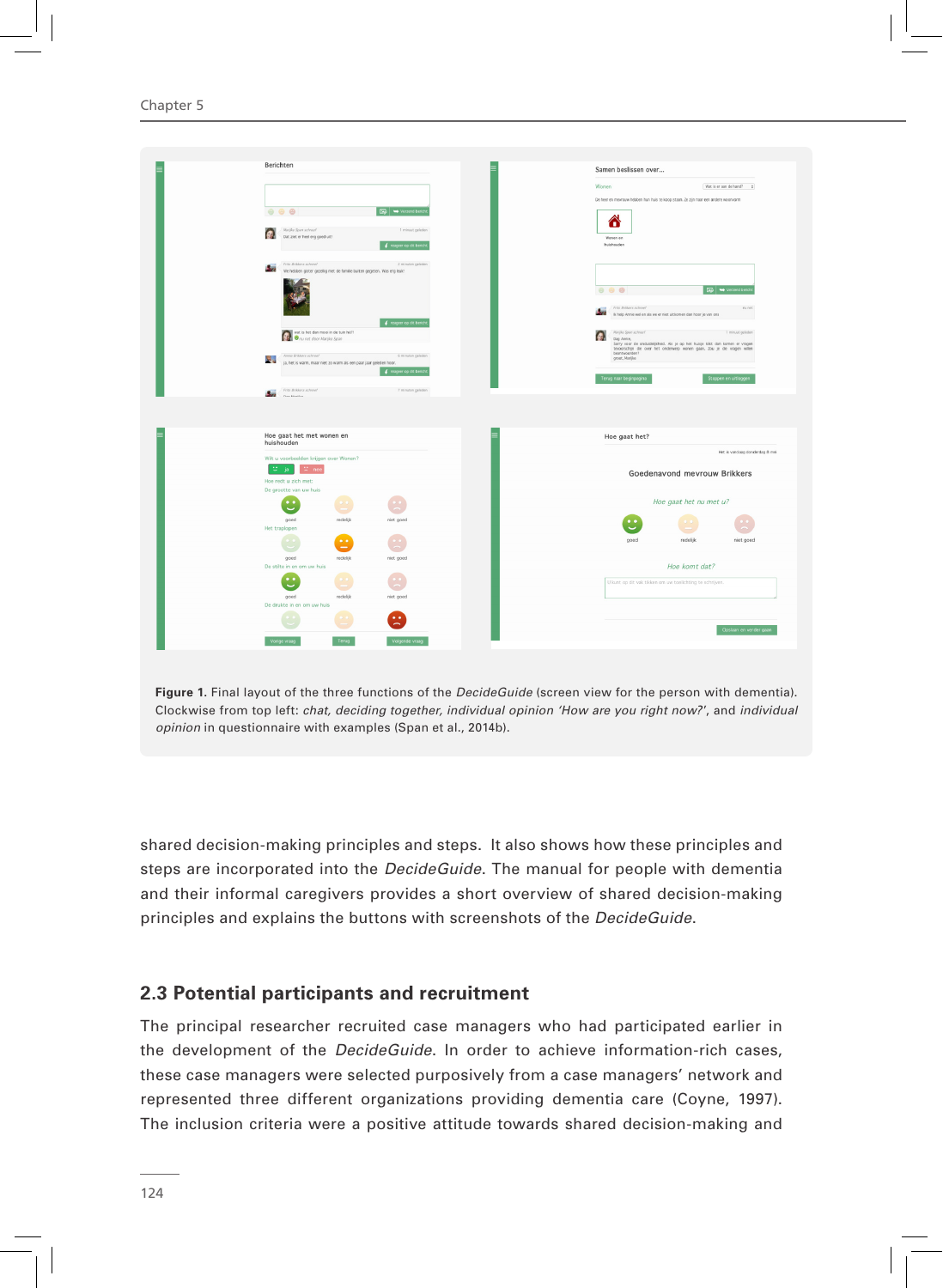the *DecideGuide* and variation in the type of organizations that the case managers worked for. The case managers, who had given written informed consent for their participation, were asked to select people with dementia and informal caregivers from their caseload who would likely be willing to participate in the field study. We aimed at diversity of characteristics of the people with dementia (with regard to gender, age, marital status, and socio-economic status) and types of informal caregivers (spouses, children, other family members, and other informal caregivers). Computer literacy was not required.

The inclusion criteria were:

- 1. Mild to moderate dementia and the ability to participate in a conversation.
- 2. Availability of a care network consisting of a person with dementia and a minimum of two informal caregivers.
- 3. Willingness to use an interactive web tool like the *DecideGuide* for 4 to 5 months.
- 4. Willingness to provide oral or written feedback.

The case managers explained the study to potential participants and asked for their consent to give their contact details to the researchers. Then the principal researcher (MS) contacted the people with dementia and the informal caregivers (whom the case manager had approached and selected by phone) and explained the aims and methods of the field study. The potential participants were asked for their oral consent. Then a confirmation of their participation and written information about the pilot study was emailed to them or sent by regular mail. A week later, the principal researcher phoned them, checked whether they still consented, and if so, made an appointment to get acquainted at their homes. The people with dementia were asked who were important to them, and the informal caregivers they named were also approached for participation in the field study. The same procedure was followed for these participants as for the people with dementia.

#### **2.4 Procedure**

Participants used the *DecideGuide* on an iPad for 5 months. The participants who did not have an iPad could borrow one from the research team. The iPad was equipped with a mobile Internet subscription because the *DecideGuide* is accessible via an Internet website. Four consecutive steps were taken.

First, the principal researcher (MS) explained to the participating case managers how to use the *DecideGuide* on the iPad. All the buttons were explained orally, and a manual was provided. The case managers also received manuals for the people with dementia and informal caregivers. This all took place in a 2-hour session about the field study and the *DecideGuide*.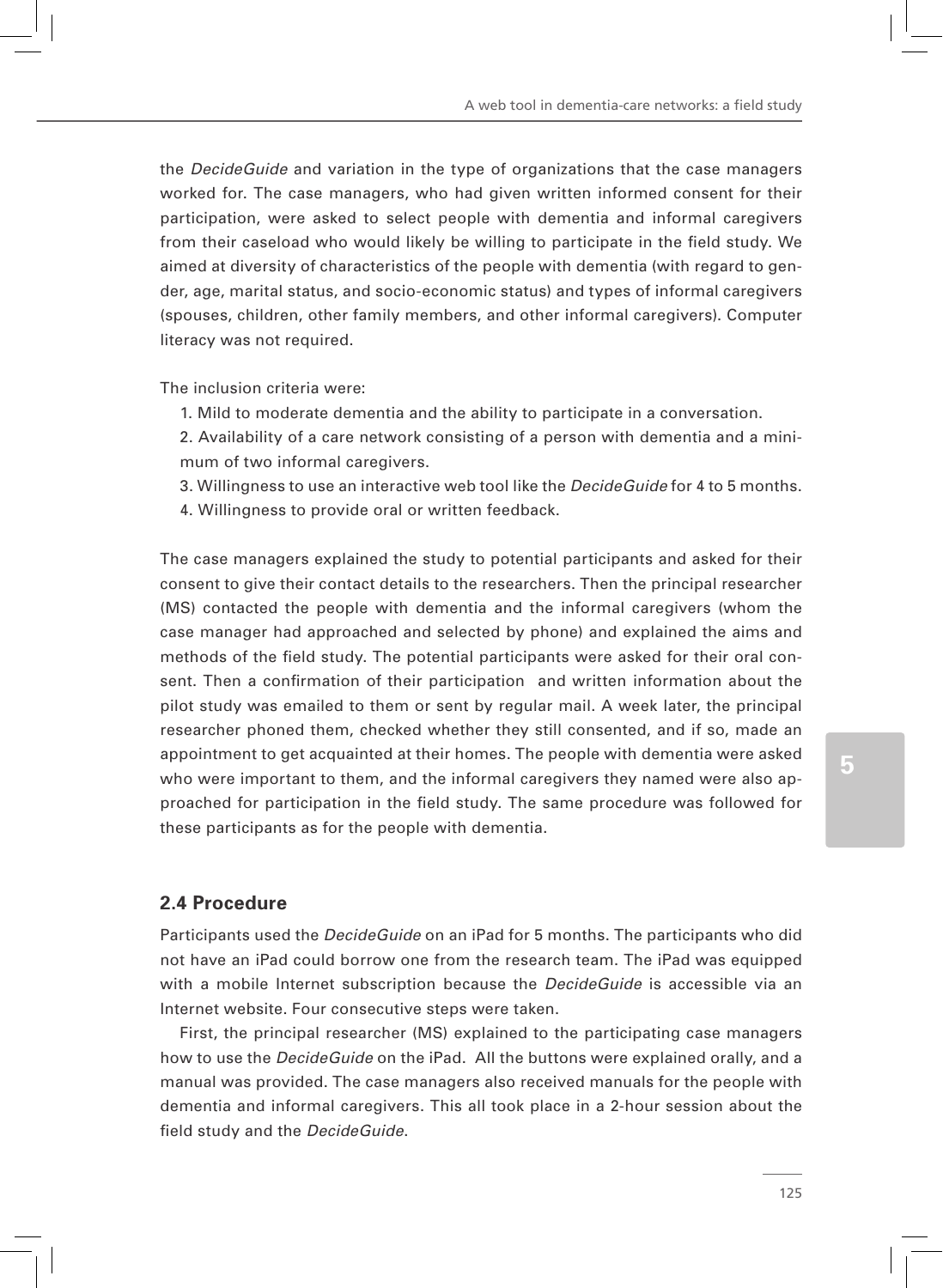Second, the principal researcher visited the people with dementia and their informal caregivers who had initially consented to getting acquainted at home, where they received the explanation of the study, the iPad, and the *DecideGuide* on the iPad. The participants gave their written informed consent. The personal login gave them access to start using the *DecideGuide* immediately. All participants received a simple and detailed written manual that, after a brief explanation of shared decision-making principles, focuses mainly on the explanation of the buttons. These visits lasted 1 to 2 hours.

Third, the principal researcher made new appointments with all the participants for the first interview cycle. During the visit, the participants could also discuss anything that was unclear, as well as any errors or mistakes in using the *DecideGuide*  that had come up after the explanation of the *DecideGuide* at home or at work.

Fourth, at the end of each interview in the intervention period, the participants were given ample opportunity for small talk, and the researcher expressed and emphasized the importance of their participation and information. As most participants were interested in the results of the field study, preliminary results were shared with them after the interview.

The principal researcher was on stand-by during office hours in the intervention period. The participants could contact the principal researcher by phone or email if questions or problems arose.

#### **2.5 Data collection**

The data collected (Table 1) included (1) structured interviews with 19 people, namely, 4 people with dementia, 12 informal caregivers and 3 case managers; (2) observations of case managers' home visits with the 4 people with dementia; (3) information recorded in the *DecideGuide* and (4) the principal researcher's memos and field notes.

#### 2.5.1 Interviews

The structured interviews lasted from 45 to 75 minutes. They were carried out at the beginning ( $t_{\text{o}}$ ), middle  $\;\;(t_{\text{i}}=2.5\;\text{months})$ , and end ( $t_{\text{2}}=5\;\text{months})$ , and all were audiotaped. Most *t*0 interviews were conducted a few days after the oral instruction for using the *DecideGuide*. Some *t*0 interviews with informal caregivers took place during the same appointment because of time and distance constraints.

The interview topics at  $t_{_{\rm{0}}}$  were the participants' IT skills (e.g., 'What is your experience with computers?', 'Which device and programs do you use?'), general characteristics, experience with decision-making in the care networks (e.g., 'What changed lately in your situation?', 'What was the last decision you made?', 'Who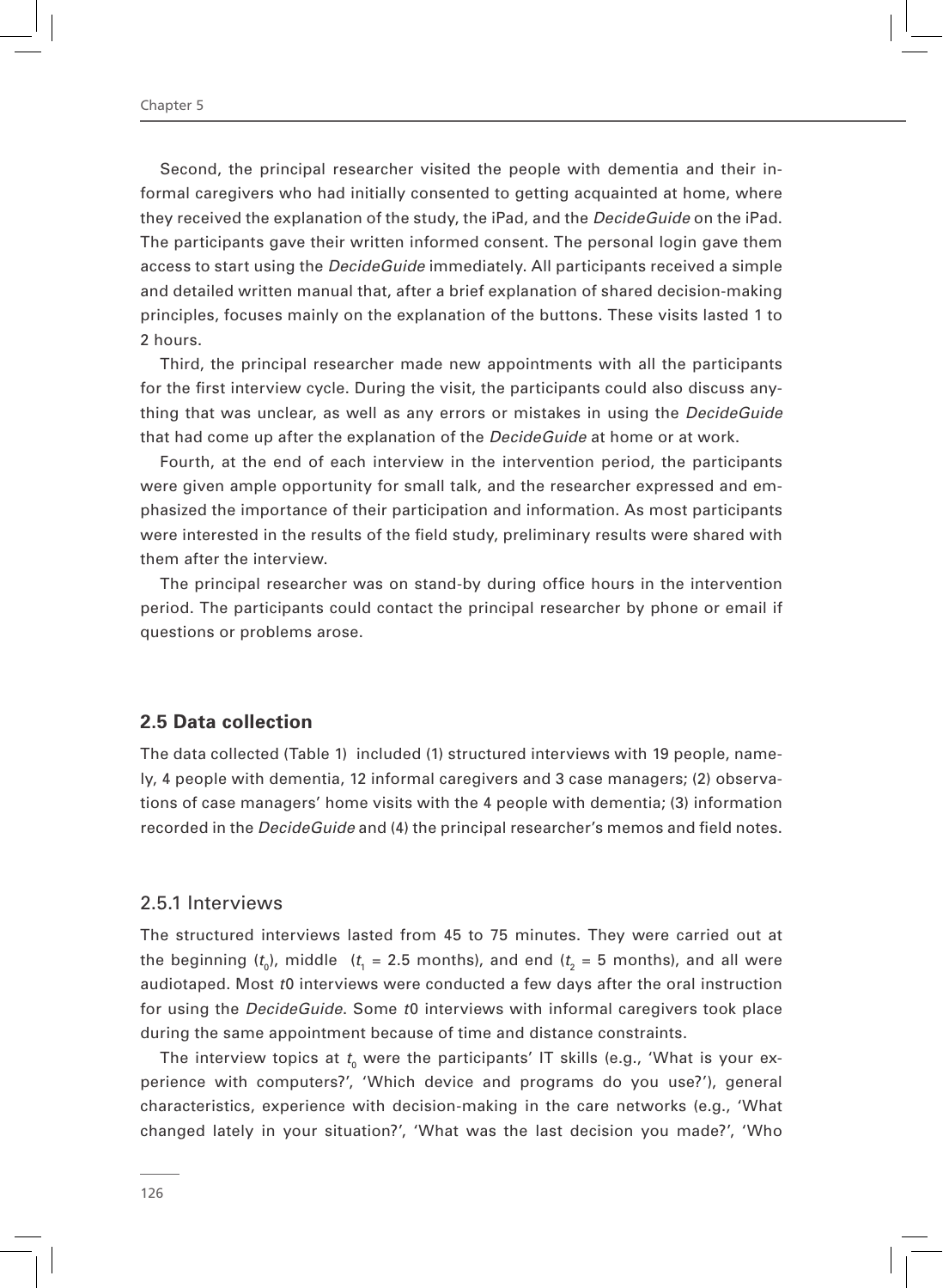|                                                 | Research question 1 | <b>Research question 2</b> | <b>Research question 3</b> |
|-------------------------------------------------|---------------------|----------------------------|----------------------------|
| Interview at $t_{0}$                            |                     |                            | X                          |
| Interview at t,<br>(after 2.5 months)           | $\times$            | $\times$                   | X                          |
| Interview at t <sub>2</sub><br>(after 5 months) | X                   | X                          | X                          |
| Observations                                    | X                   | $\times$                   | X                          |
| Information in tool                             |                     |                            | X                          |
| Field notes and memos                           | $\times$            | X                          | X                          |

**Table 1.** Overview of the data collected for answering the research questions

were involved?', 'What is important for you in making the decision?'), and their role and support in decision-making (e.g., 'What was your role in making the decision?', 'Which role would you like to have in decision-making about your own situation?'). The  $t_{_{\rm{0}}}$  interview addressed research question 3.

The interview topics at  $t_{\scriptscriptstyle \parallel}$  addressed participants' experience and satisfaction with using the *DecideGuide*: how often they used the tool, the parts they used, the time they spent per session and the usefulness and user friendliness of the various functions of the tool (e.g., 'What do you think of the ease of use of the *DecideGuide*?', 'What should be improved of the *DecideGuide*?', 'How often did you use the *Decide-Guide*?', 'Which functionalities did you use?', 'What do you think of the functionalities you used?',). This interview addressed all three research questions.

At  $\:_{2'}$ , the interview topics were the participants' experience with decision-making in the care networks, including their role and support (e.g., 'Was the *DecideGuide* helpful in making the decision?', 'Which parts of the *DecideGuide* were helpful in decision-making?'). The topic first discussed at *t<sub>1</sub>,* their experience of using the *DecideGuide,* was discussed anew. The interviews at  $t_{\scriptscriptstyle 2}$  also addressed all three research questions.

The IT skills were measured with a self-developed instrument. The topics were the devices participants used, the programs they used with the devices, and a self-estimation of their IT skills. Decision-making was measured with a self-developed interview guideline that was based on existing measures about decision-making: Decision Self Efficacy Scale (O'Connor, 1995), Decision Regret Scale (O'Connor, 1996), and Decisional Conflict Scale (O'Connor, 1993, Scholl et al., 2011). The user friendliness was measured with an instrument based on the CeHRes assessment of design quality (Nijland, 2011). User acceptance and satisfaction with the *DecideGuide* were measured on a 5-point Likert scale (*strongly agree* to *strongly disagree*).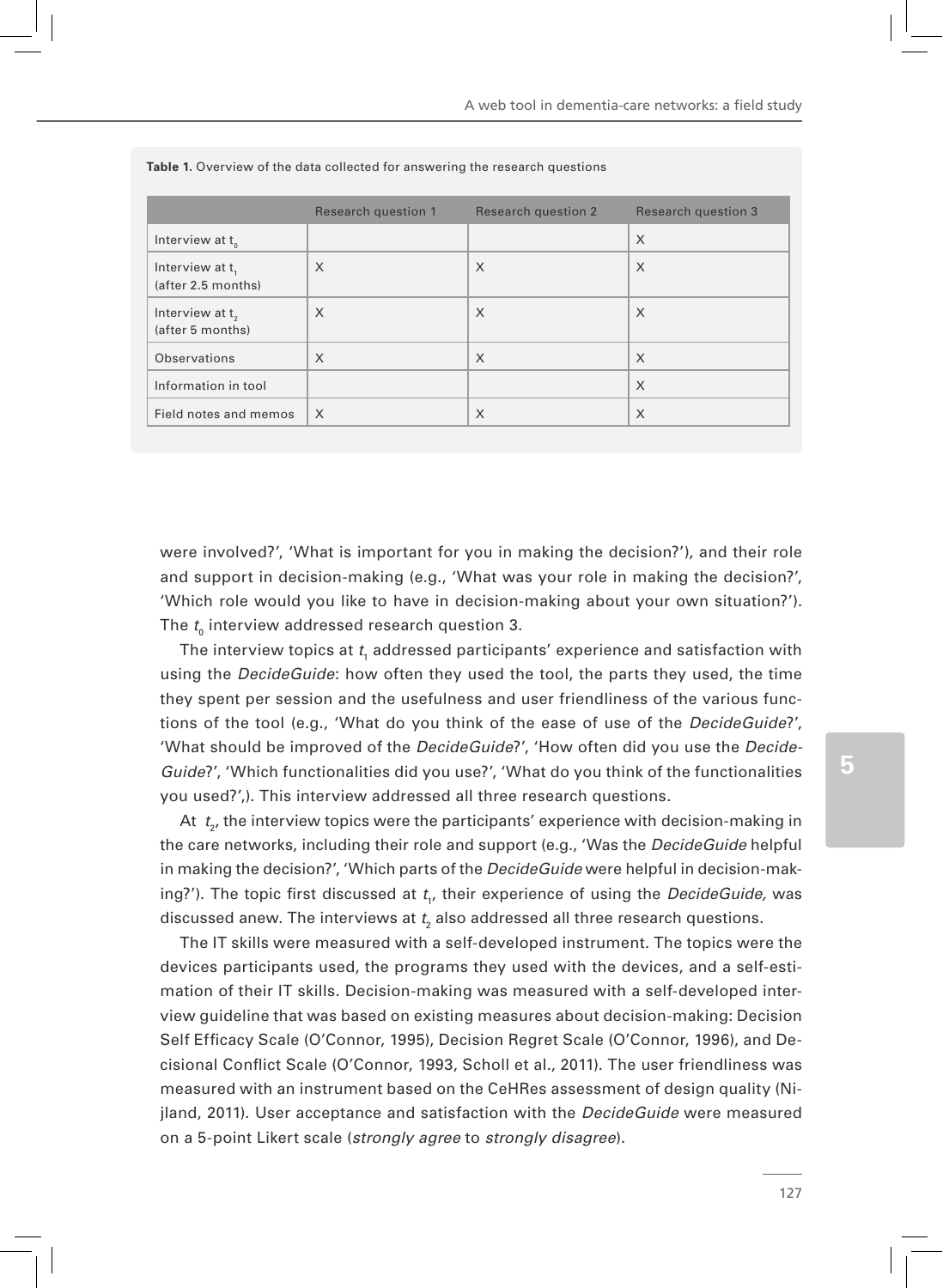## 2.5.2 Observations

The principal researcher observed four case manager visits with people with dementia at home. The attendees of these visits were people with dementia, their spouses, case managers, and in one case, two children as well. The visits lasted 60 to 90 minutes. The observations focused on verbal and non-verbal communication, the atmosphere, and the role and meaning of the *DecideGuide*. Field notes were taken and elaborated immediately afterwards. The observations addressed the three research questions.

## 2.5.3 Information logged in the *DecideGuide*

All participant activities were logged in the *DecideGuide*. The activities were the group *chat* (frequency of use, how network members interacted with and responded to each other, and the topics they discussed) and also participants' individual views about dementia-related life domains in the questionnaires. The information logged addressed research questions 2 and 3.

#### 2.5.4 Field notes and memos

During the pilot study, the principal researcher took field notes at the home visits and, for case managers, at work. She produced salient memos about what happened and about participants' problems and questions while using the *DecideGuide*. These field notes and memos were used to interpret the other data.

#### **2.6 Analysis**

To answer the three research questions, we used qualitative content analysis to analyze the interviews, observations, information logged in the *DecideGuide,* and the field notes and memos (Bryman, 2008; Hsieh & Shannon, 2005). The principal researcher (MS) started the analysis, and another researcher (RJ) assisted. The analysis consisted of reading and rereading the data, coding relevant paragraphs addressing the research questions (MS and RJ coded independently), searching for themes, and reviewing and interpreting themes by means of constant comparison (Corbin & Strauss, 1990). MS and RJ discussed the interpretation of the themes until consensus was reached.

## **2.7 Ethical considerations**

All participants gave their written informed consent. Special attention was paid to the informed consent of the people with dementia, the most vulnerable group in this study. Our investment in their ongoing consent included reserving time for social talk to get to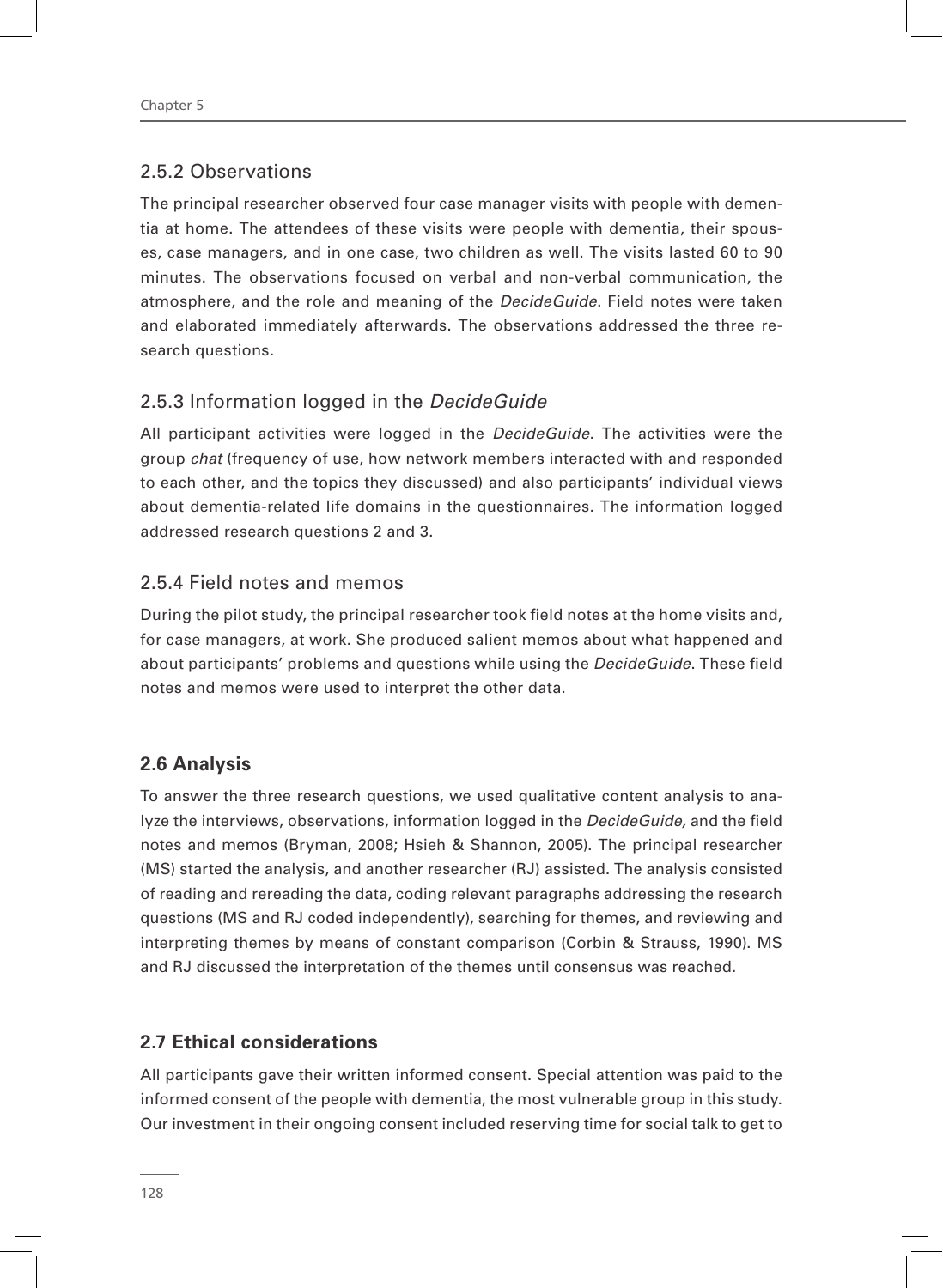know them, checking that their consent was still valid during the pilot study, and giving positive affirmation by emphasizing the importance of their contribution (Murphy, Jordan, Hunter, Cooney, & Casey, 2014). The researchers were careful to notice any signs, non-verbal or otherwise, of discomfort or restlessness of the people with dementia. In such a case, the participant was given ample opportunity to quit without having to give a reason. The institutional review board of the regional medical ethics committee of the Isala Clinics (number 10.111113) gave written approval for the study.

# **3. RESULTS**

#### **3.1 Characteristics of networks and participants**

Three of the six case managers we reached agreed to participate. In the opinion of the case managers, the reason for non-participation was the lack of dementia-care networks who could or would participate and use the interactive web tool. The three case managers selected six care networks, of which four care networks completed their participation in the 5-month field study. The care networks included 4 people with dementia, 12 informal caregivers, and 3 case managers (Table 2). One case manager participated with two networks in her caseload.

From the two dropouts, a daughter of a person with moderate dementia who had been willing to participate canceled their consent and participation. She believed that her mother was unable to participate, that it would be too difficult for her because she had no experience using a computer, and that participation would confuse her. In another selected network, the spouse of the person with dementia canceled their participation 2 weeks after starting the field study. The condition of the person with dementia deteriorated to such an extent that relocation was necessary, and the spouse's burden increased to such an extent that they refrained from participating. Moreover, their daughters were not as enthusiastic about their participating as the spouse had expected.

Of the remaining networks, network 1 consisted of four people: a person with dementia living independently with a spouse, a younger sister living nearby, and a case manager. Network 2 consisted of five people: a person with dementia (who was already using an iPad) living independently with a spouse, two sons (one nearby and the other at distance), and a case manager. Network 3 consisted of six people: a person with dementia living independently with a spouse and a son, a son and daughter at a distance, and a case manager. Network 4 consisted of five people: a person with dementia living independently with a spouse, two daughters (one nearby and the other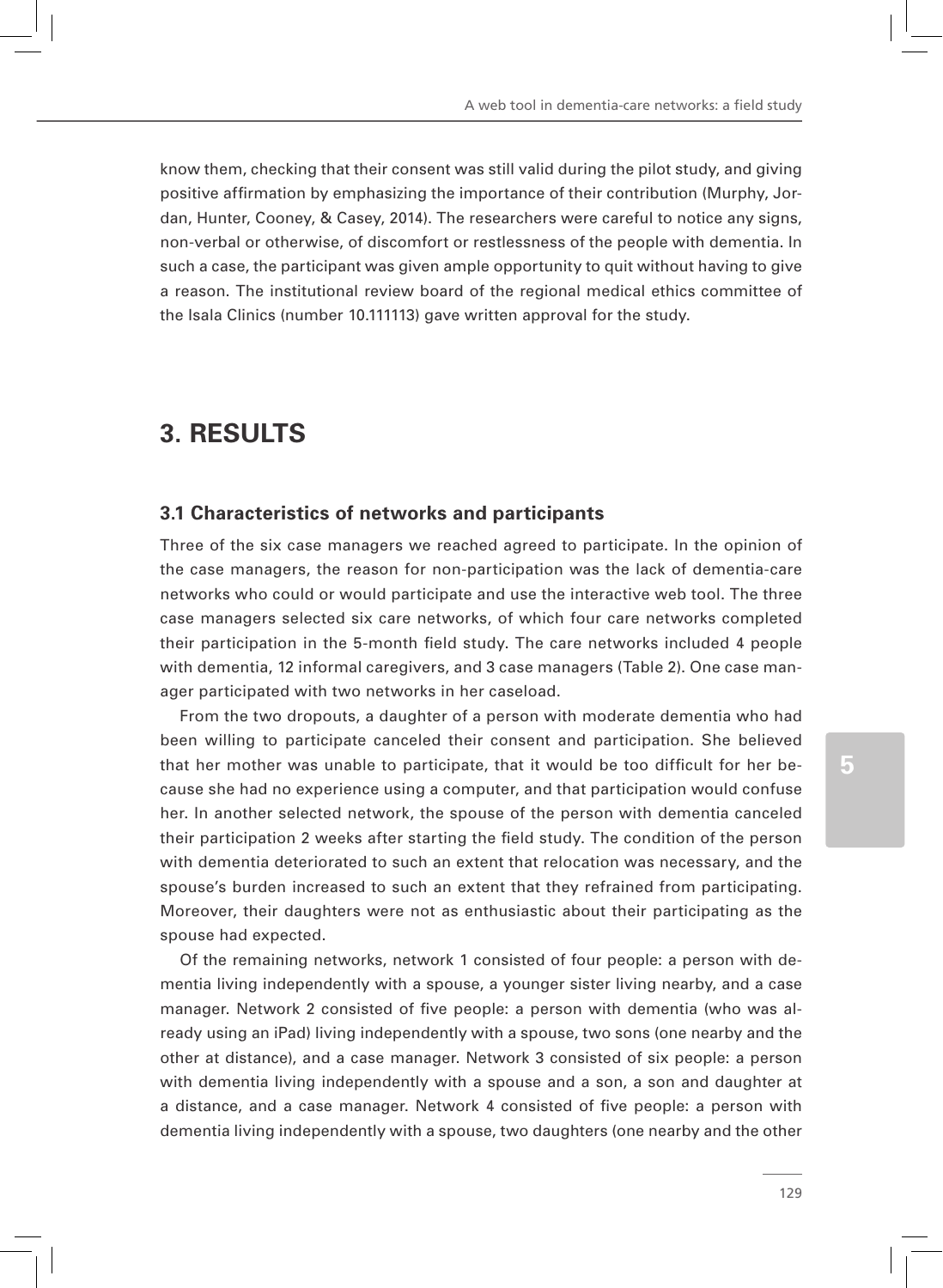at a distance), and a case manager. Table 2 shows the characteristics of all participants.

Two people with dementia were very motivated to participate, and they appreciated the researcher's regular visits. In their opinion, dementia research is very useful; it is important to generate more knowledge about dementia. Both their spouses were more reluctant, and they participated only because their spouses were so motivated. The other two people with dementia were less outspoken about why they participated, although they mentioned communication as an item to be improved. In these networks, the people with dementia needed more time to express themselves because they had speech problems. Their spouses did the speaking most of the time.

#### **3.2 Research question 1: user friendliness of the** *DecideGuide*

The findings resulting from the analysis of the user friendliness of the *DecideGuide*  addressed four themes: the ease of use of the *DecideGuide* functions, technical failures, 'nice to haves', and the age and capability of the users.

#### 3.2.1 Ease of use of the *DecideGuide* functions

The ease of use of the *DecideGuide* expresses how easy it is for users to comprehend the system's functions. There were both differences and similarities in the participants' experience of the ease of use of the three main functions of the *DecideGuide*.

The *chat* function was easy to use for almost all informal caregivers and case managers. Participants older than 70 years, including the people with dementia and some older informal caregivers who used the *DecideGuide* on the iPad independently, had some difficulties in using the functionalities of the iPad (e.g., the keyboard) and the *DecideGuide* log in. Logging in and sending a message took them a long time. Moreover, most participants said that the text and buttons needed to be enlarged and made more distinctive for the users older than 70. The use of the decision-making phases in the *deciding together* function proved to be too difficult for all participants. The case managers said there was a need to get more grasp of the usage, e.g., an extra explanation or help function in the tool for using a function and its steps adequately in the network. In contrast to case managers and most of the informal caregivers, older participants said the questionnaires in the *individual opinion* function were difficult to find. Besides, as the completed questionnaires were sent automatically and silently to the case managers, the network members could not check whether they had been sent. This confused them a bit because they were not sure that the case managers had received their answers. The questionnaire icons were unclear and too abstract for some of the informal caregivers. Moreover, informal caregivers and case managers wanted a chance to edit their messages for typo's or mistakes or to delete them.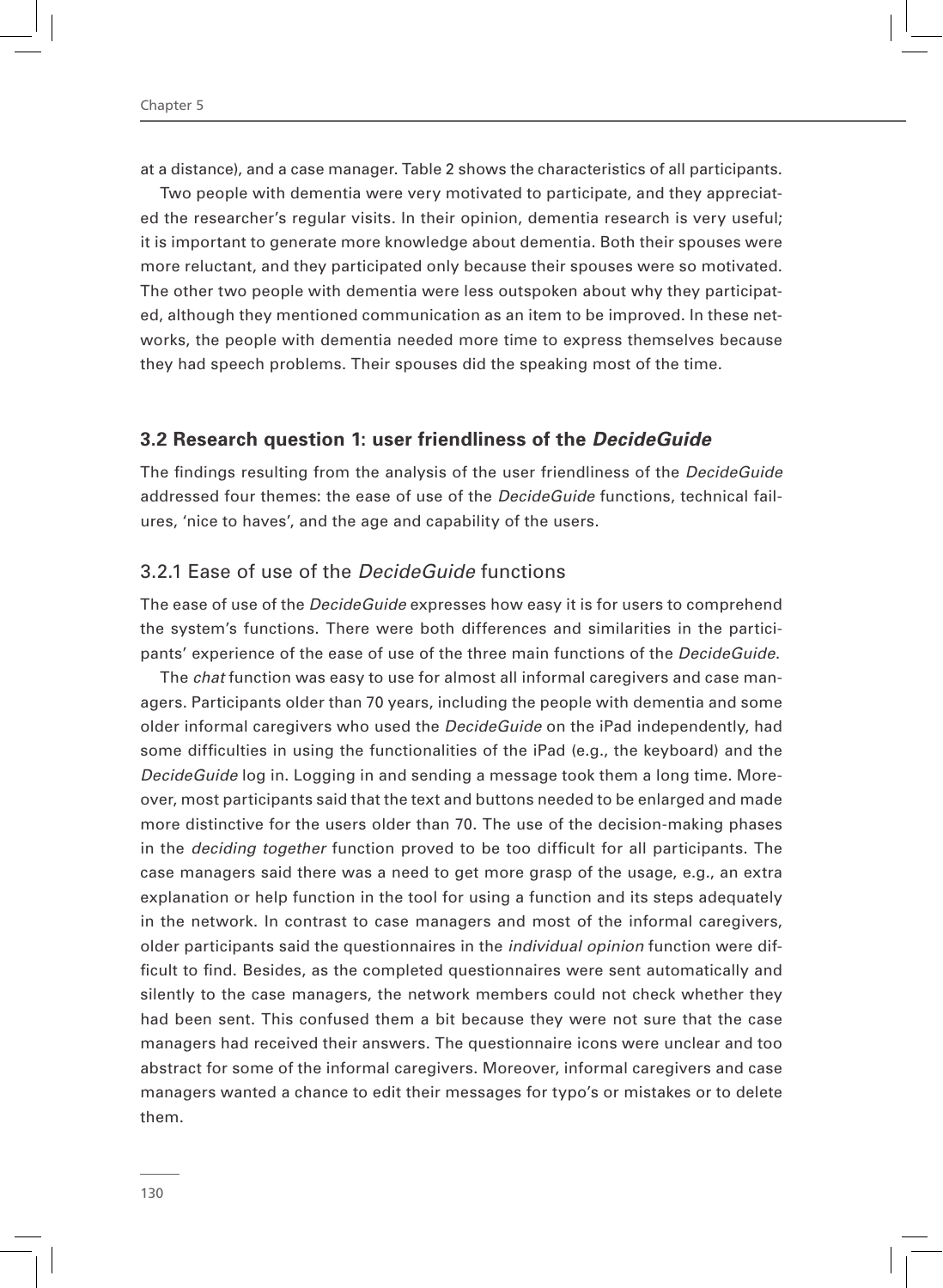*"A little difficult, in spite of my past experience with computers. I do have trouble with my memory. Logging in is too much effort for me, too much energy. But of course it has to be safe."* (R1, person with dementia (pwd))

*"In general, practical and easy. Self-explanatory. Deciding together is the most difficult part. Easy way of making contact. Everybody can do it at the times that suit them."* (R7, case manager (cm))

# 3.2.2 Technical failures

Technical failures influence the user-friendliness experience of a tool. The technical failures that occurred during the field study concerned lost messages and a temporary non-access to the *DecideGuide*. Some case managers had problems with the IT department and the internet access of their own organizations, e.g., the iPad could not connect to the internet network of the organization, and the case managers were not allowed to download Google Chrome onto their computers.

#### 3.2.3 'Nice to haves'

Functions that have not yet been included in the tool, but which participants would like, and which influence the sense of user friendliness are 'nice to haves'. One 'nice to have' that case managers and informal caregivers suggested was a notification at the *DecideGuide* icon or sending an email message to all network members when a new activity in the tool has occurred. This would stimulate the interaction in the network. Other 'nice to haves' were an agenda function, photo gallery, and (memory) games. The informal caregivers said that people with dementia might take advantage of speech recognition to make using the *DecideGuide* easier for them. Informal caregivers, case managers, and people with dementia said that, besides the *chat*, they would like to be able to send a message to just one person in the network. Two 'nice to haves' for case managers' practice would be a function to connect professionals' record systems to avoid double registration activities and connections of several technical solutions (e.g., homecare technology) to one tablet.

*"Add notification of new activity. By email or on the app itself, like Facebook does. It would encourage people to react to each other."* (R19, informal caregiver (ic))

*"More things could be added to the tool, for example, connections to client registration systems and domotica."* (R7, cm)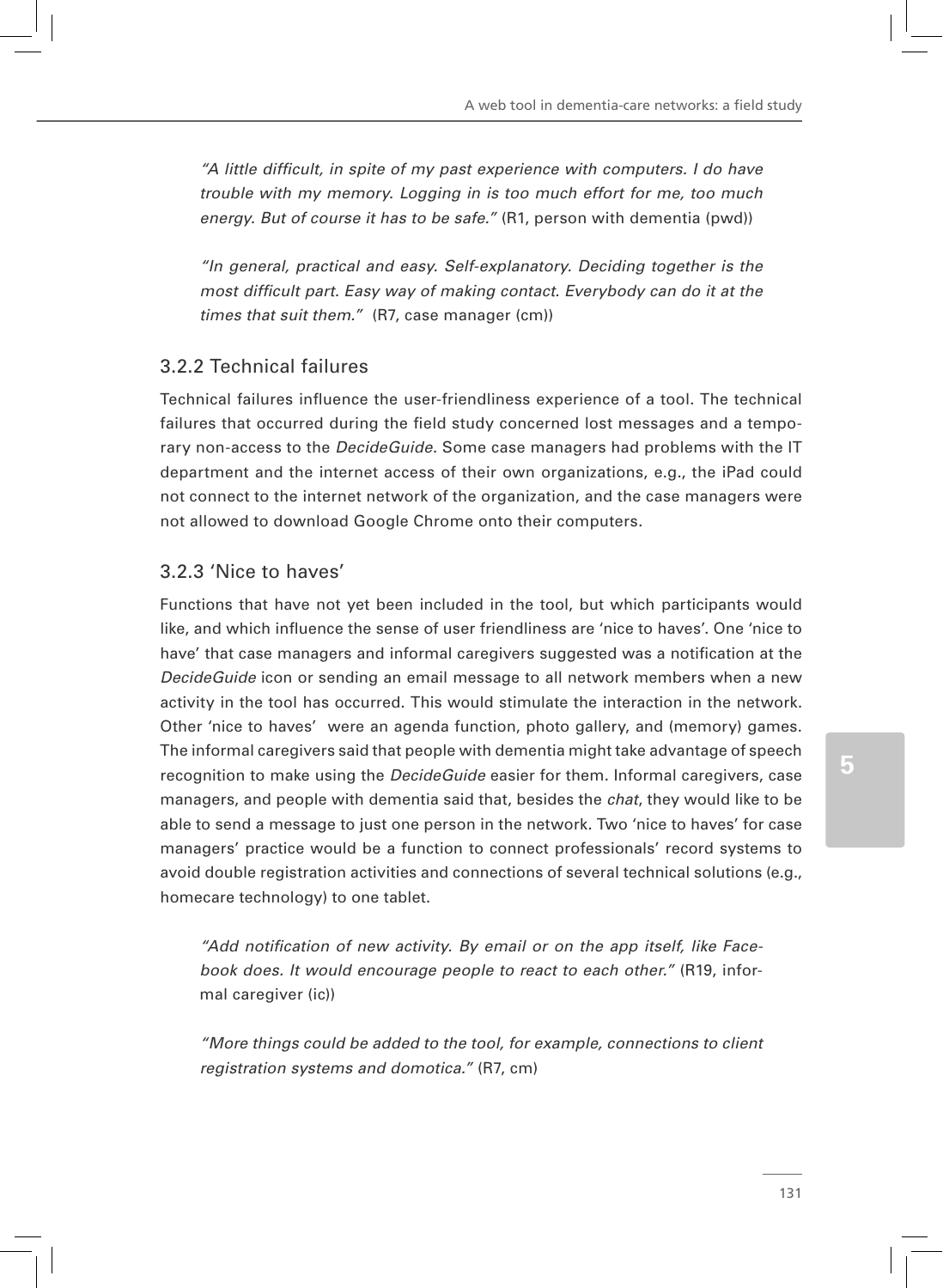Chapter 5

**Table 2.** Characteristics of the participants in the field study

| <b>Characteristics</b>                                                                                  | <b>Participants</b><br>$n = 19$                                                                    |                                                                                                       |                                                                                    |  |
|---------------------------------------------------------------------------------------------------------|----------------------------------------------------------------------------------------------------|-------------------------------------------------------------------------------------------------------|------------------------------------------------------------------------------------|--|
|                                                                                                         | People with dementia<br>$n = 4$                                                                    | <b>Informal caregivers</b><br>$n = 12$                                                                | <b>Case managers</b><br>$n = 3$                                                    |  |
| Gender                                                                                                  | 3 Male<br>1 Female                                                                                 | 5 Male<br>7 Female                                                                                    | 0 Male<br>3 Female                                                                 |  |
| Age in years                                                                                            | $72 - 82$ (M = 77.5)                                                                               | $19 - 86$ (M = 54.3)                                                                                  | $40 - 62$ (M = 48.0)                                                               |  |
|                                                                                                         |                                                                                                    | Specification:<br>Spouse: 60 - 86<br>$(M = 76.0)$<br>Adult child: 19 - 62 (M=<br>43.5                 |                                                                                    |  |
| Educational level <sup>a</sup>                                                                          | 1 Low<br>1 Medium<br>2 High                                                                        | 1 Low<br>4 Medium<br>6 High                                                                           | $0$ Low<br>1 Medium<br>2 High                                                      |  |
| <b>Type of dementia</b>                                                                                 | 2 Alzheimer's disease<br>1 Vascular dementia<br>1 Lewy body                                        |                                                                                                       |                                                                                    |  |
| Reisberg scale                                                                                          | $2 - 4$                                                                                            |                                                                                                       |                                                                                    |  |
| <b>Marital status</b>                                                                                   | 4 Married                                                                                          | 10 Married<br>Single<br>$\overline{2}$<br>0 Widowed                                                   |                                                                                    |  |
| <b>Relation to person with</b><br>dementia                                                              |                                                                                                    | 4 Spouse<br>7 Daughter/son<br>1 Brother/sister                                                        |                                                                                    |  |
| <b>Experience as a case</b><br>manager in years                                                         |                                                                                                    |                                                                                                       | $3 - 3 - 4$                                                                        |  |
| <b>Electronic equipment</b><br>(computer, laptop,<br>tablet, smartphone)                                | 2 Computer<br>2 Laptop<br>1 Tablet<br>$\overline{0}$<br>Smartphone                                 | 6 Computer<br>9 Laptop<br>8 Tablet<br>8 Smartphone                                                    | 3 Computer<br>1 Laptop<br>3 Tablet<br>3 Smartphone                                 |  |
| <b>Software and networks</b><br>used<br>(Word, Excel, Power<br>Point, Email, Internet,<br>Social media) | 2 Word/Excel/Power<br>Point<br>3 Email<br>1 Internet<br>Social media<br>$\overline{0}$<br>0 Gaming | 10 Word/Excel/Power<br>Point<br>10 Email<br>11 Internet<br>$7^{\circ}$<br>Social media<br>Gaming<br>4 | 3 Word/Excel/Power<br>Point<br>3 Email<br>3 Internet<br>2 Social media<br>2 Gaming |  |
| <b>Assessment of one's</b><br>own IT abilities<br>(excellent, good,<br>moderate, or poor)               | 0 Excellent<br>1 Good<br>Moderate<br>$\mathbf{1}$<br>2 Poor                                        | 4 Excellent<br>2 Good<br>4 Moderate<br>2 Poor                                                         | 0 Excellent<br>2 Good<br>1 Moderate<br>0 Poor                                      |  |

a Low = primary or secondary school graduate, medium = high school graduate, high = college graduate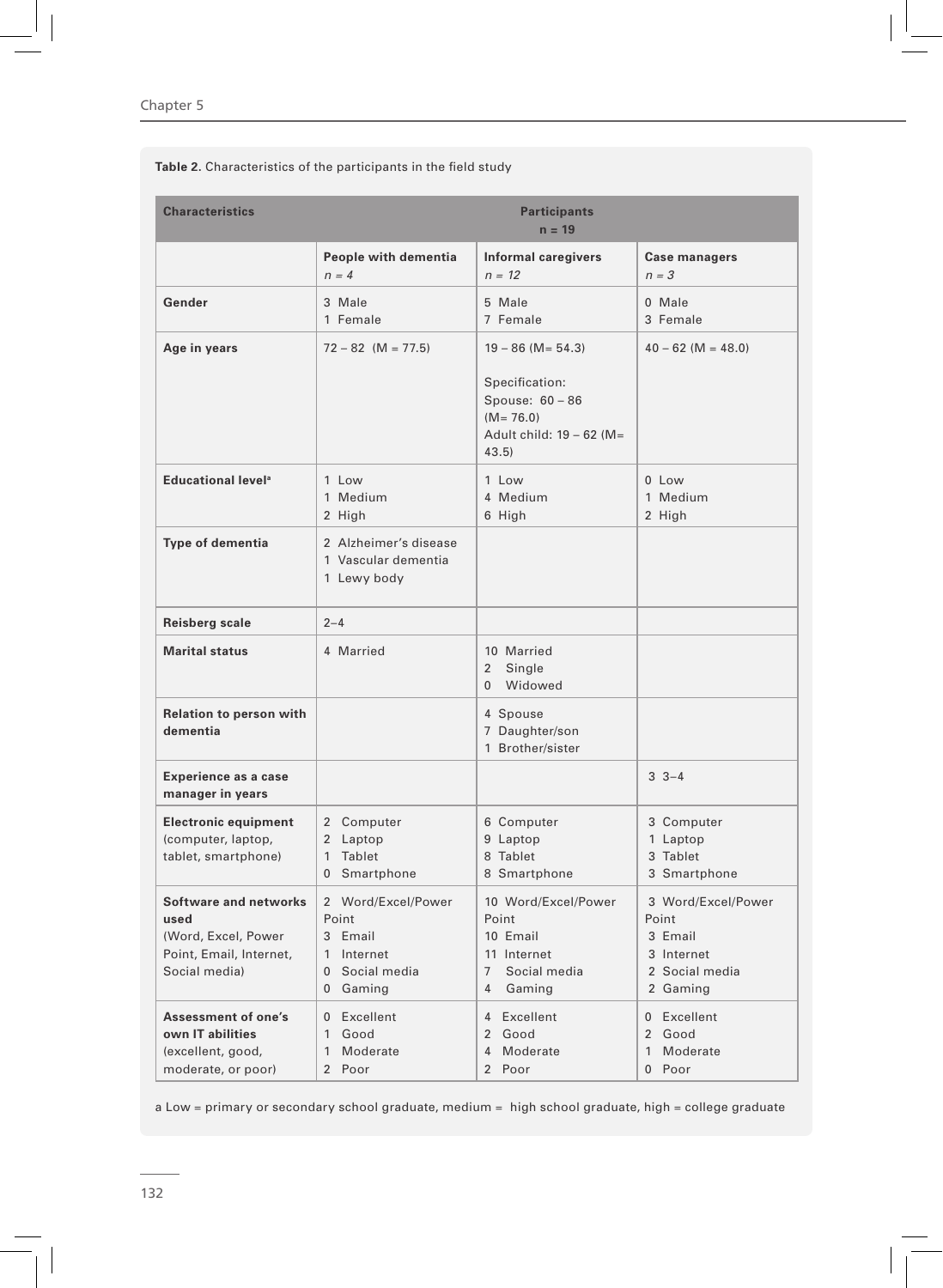## 3.2.4 Age and capability of users

Participants 70 years of age or younger were very well able to use the *DecideGuide*. The ones who were already used to social media, chatting, and tablet use had an advantage. The use of the *DecideGuide* proved difficult for almost all adults more than 70 years old, including people with dementia. They were motivated to use the tool and to learn to use it on an iPad. They tried very hard, but it did not become a daily routine for them during the field study. Some of them said that they started trying out the tool too late; they would have benefited more if they had done it at a younger age. Most informal caregivers and case managers emphasized their concerns about the usefulness of the tool for the current generation of older adults with little or no IT experience. They all thought that the tool would be much easier for the future generation of older adults. They expected that improved ease of use of the *DecideGuide* for older adults would influence their acceptance and satisfaction.

One case manager stated that the tool was too difficult to use from the perspective of the person with dementia because the estimated level of functioning of people with dementia was too high in this study. The people with dementia said that it took a lot of their energy, that they needed to get used to it, and that it took time.

*"I do have trouble with my memory. If I were younger, it would have been a very handy thing for me."* (R1, pwd)

*"Older people have to work very hard to get used to a tablet, even if things go well in the pilot study. Older people have to keep on using the iPad and the tool, otherwise they lose the skill."* (R7, cm)

*"The most important hindrance is that it is more difficult for people older than 80 years than I had thought."* (R9, ic)

# **3.3 Research question 2: user acceptance of and satisfaction with the**  *DecideGuide*

Most participants older than 70 years needed time to learn to get access to the tool and send a message. This improved with practice. They tried to use the *DecideGuide*  repeatedly, and tried more often in the 1st months (daily or 2 – 3 times a week) than in the last 2 months. This was due to technical failures and the lack of activity in the network. The participants said that when they sent messages and nobody responded, their motivation to use the tool decreased. Analysis of the data about user acceptance and satisfaction resulted in three themes: the use of the *DecideGuide* in daily life, the added value of the *DecideGuide,* and concerns about using it.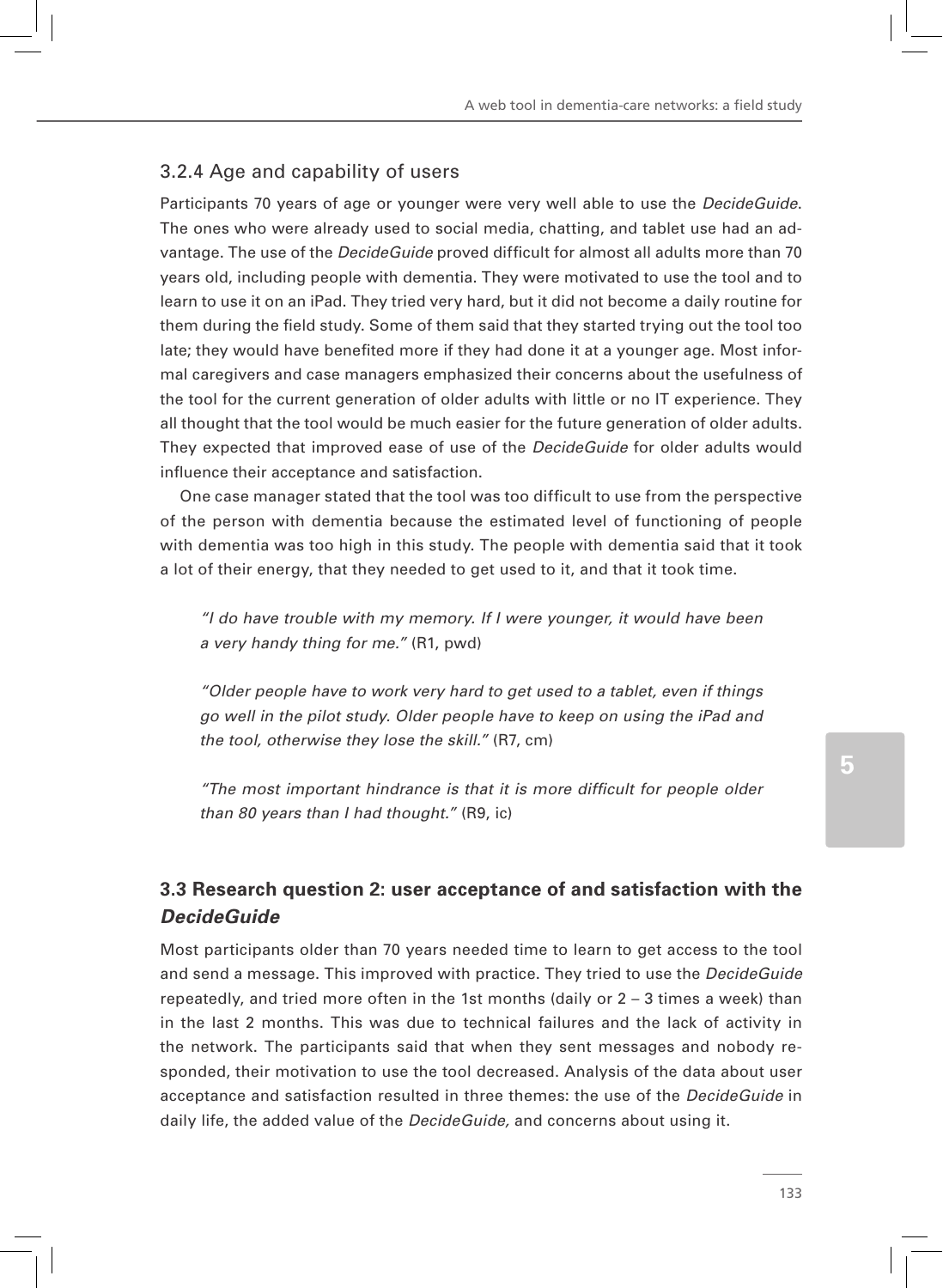## 3.3.1 Use of the *DecideGuide* in daily life

Most of the participants used the *DecideGuide* once or twice a week. They were eager and curious. Some of the younger informal caregivers checked the *DecideGuide*  every day to see whether the person with dementia had posted a message. When no activity was visible, they left the tool. They waited for a message from another network member to respond to. When network members themselves did post a message, they were sometimes a little disappointed when no one responded. They said that this decreased their motivation to actually use the tool. The participants named several factors that influenced the use of the tool: their age, their need for such a tool, their daily routine (or the lack thereof for using such a tool), whether or not there was time to make decisions, the occurrence of problems, the size of the network, and how network members communicated without the *DecideGuide*. They stated that network members who already frequently contacted each other used the tool less often.

*"I think not, it's not in my system."* (R6, ic)

*"I don't use it enough. Don't really need it. But would need it if the dementia gets worse."* (R11, ic)

*"There is too little activity, and then you don't use it as much."* (R5, pwd)

*"Nice to see how people do their best to work with the tool, and to master the art of using the iPad and the tool."* (R7, cm)

Among the 19 participants, 3 informal caregivers from different networks did not participate actively. One older informal caregiver lacked any interest in IT, one young informal caregiver felt that he did not need the tool because he was still living with his parents, and another informal caregiver, although initially very enthusiastic, did not really participate. No reason for her inactivity could be determined because this participant did not react to any email or phone calls. The network members recognized this behavior in their family life.

#### 3.3.2. Added value of the *DecideGuide*

All participants valued the tool positively, despite the low frequency of their use. They liked the easy way of communicating within the network, and they said it was a handy tool for that. Nevertheless, some informal caregivers stated that they did not yet need such a tool, despite the benefits. They felt that this might change if the condition of the person with dementia became worse and more problems occurred. People with dementia found the *chat* function useful and handy, particularly for staying in touch with people at a distance. The added value of the *DecideGuide* is its easy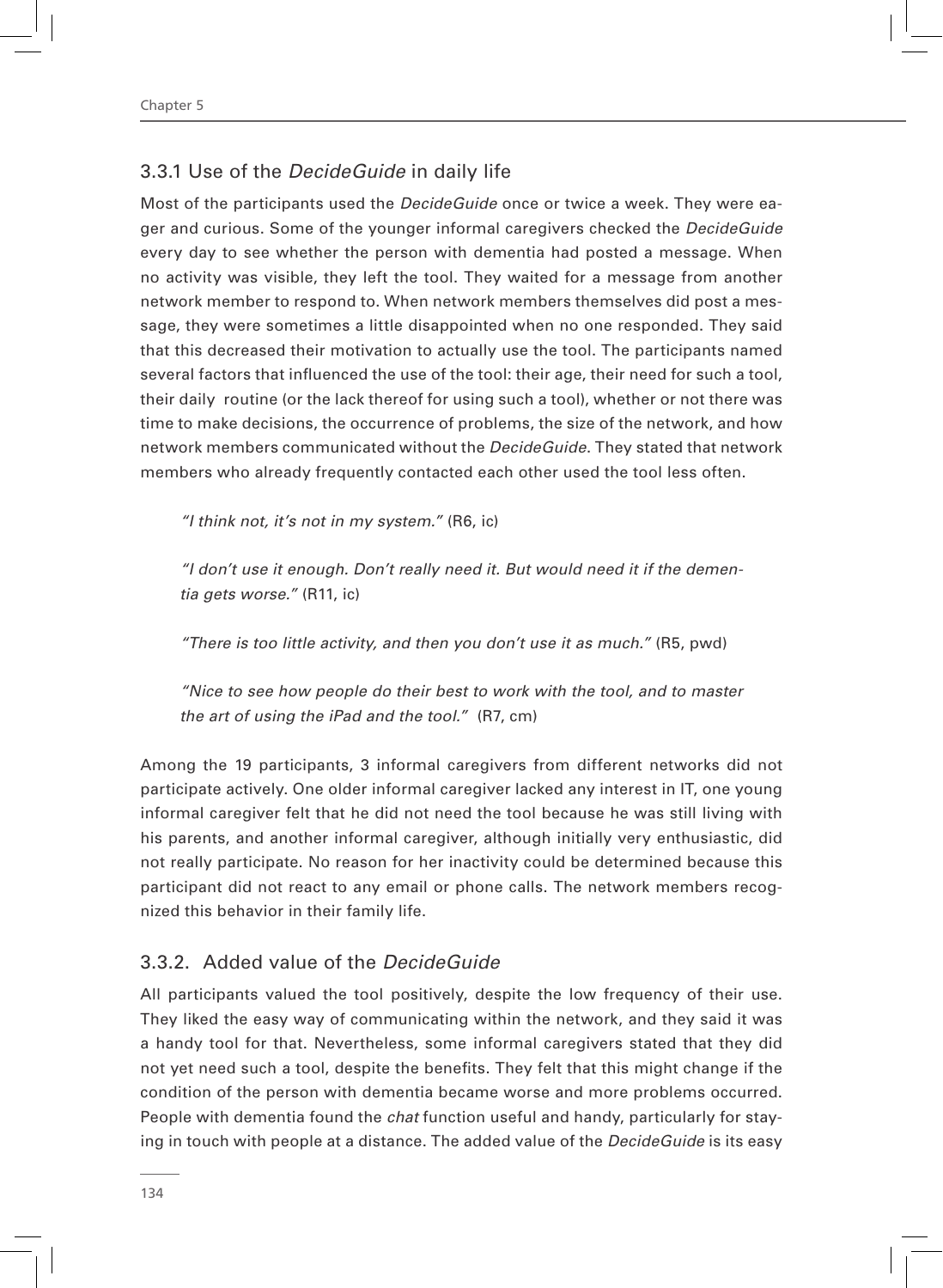access, according to informal caregivers and case managers. It has a low threshold for sharing and deliberating the home situation even for participants at a distance and the person with dementia in the network. Informal caregivers and case managers appreciated the overview of the network that the *DecideGuide* provides, including the people who are important to the person with dementia. Moreover, they appreciated the *DecideGuide* for its stimulation of thinking about the situation in a structured way. It gave participants an overview.

*"In general, valuable and useful! Especially for me and those around me. A little group conversation is useful. Easy to use for solving problems. It was good to be able to speak freely. A lot of contact with the case manager too. The tool has to be used regularly, otherwise it fades away. The tool suits me well so far. It will become more difficult in the future because of my memory."* (R5, pwd)

*"The tool is interesting as a lovely aid to have conversations with each other. Otherwise it is not so easy to talk about things. It has a low threshold for starting a conversation."* (R8, ic)

*"The tool can be valuable if you can get things off your chest. Using the tool was good. I had less need of it. I'm not in that phase yet. It would have been a lot more helpful to me when the person with dementia had a stroke (a year or a year and a half ago). Now I don't have any burning questions that I need help with."* (R15, ic)

*"It's a real plus that the person with dementia takes part. It is a pleasant way of consulting each other. It's easy to use and you can use it in your own sweet time. It is more accessible than email."* (R7, cm)

*"Valuable tool, I see that now more than in the beginning, especially now that I am not using it (due to personal circumstances). I miss it. A pity that he doesn't continue. Informal caregivers can let off steam with it."* (R13, cm)

The *deciding together* function was particularly appreciated for its questionnaires. The decision-making steps were less appreciated because the value of this function was not self-evident. Hence, the participants hardly used the steps, though they could envision the importance, particularly after the questionnaires were sent to the case managers. However, what happened after that was unclear to the participants.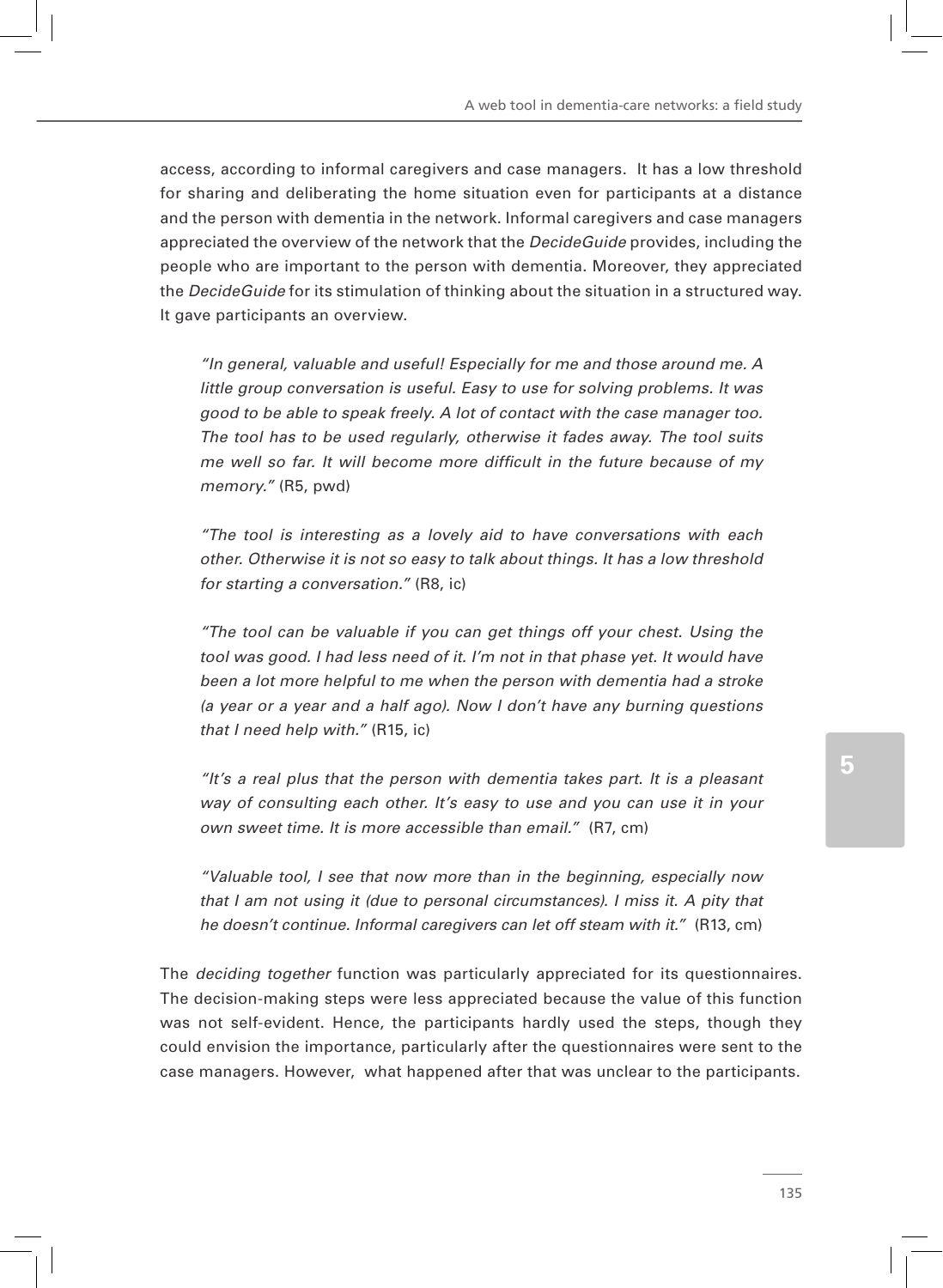*"It would be nice to use* deciding together *more often, especially after the questionnaires have been answered. It organizes one's thoughts, but there is no step after that, about how to continue."* (R19, ic)

The questionnaires about the eight dementia-related life domains helped informal caregivers with a structured analysis of problems, and they appreciated the individual aspect of the questionnaires. Moreover, they were very interested in the opinions of the other network members. People with dementia liked having their answers in the questionnaires visible; it was handy because of their memory difficulties. Case managers appreciated the questionnaires because they showed all the opinions in the networks. It helped them prepare the home meetings.

*"The tool structures your thoughts and lets you look and think more broadly. It's a good thing that you answer the questionnaires individually. Though I would like to know what the others and the person with dementia say. But privacy is a very valuable thing."* (R4, ic)

*"It adds something. A good supply for the process. Handy to have all the opinions beforehand. Then you can get deeper into a conversation."* (R7, cm)

*"But if you are forgetful, it is great."* (R1, pwd)

## 3.3.3 Concerns about using the *DecideGuide*

The participants had two concerns about using the *DecideGuide*. First, some of them thought the questionnaires in the tool were too confronting. Sometimes this made them hesitate to use the tool. One informal caregiver related this hesitation to her way of coping with the situation, namely, she avoided discussing difficult topics. Second, older participants were not familiar with 'talking' in a '*chat*' function. It was sometimes difficult for them to know what to write, and they shared less information. They thought their daily vexations were not interesting for the other network members.

*"Sometimes the questions are too difficult. I'm not such a talker. I keep some things to myself. Sometimes I don't know what I think of things. I just try to be myself."* (R14, pwd)

*"I'd rather do fun things than answer 'difficult questions'. It's confronting."* (R11, ic)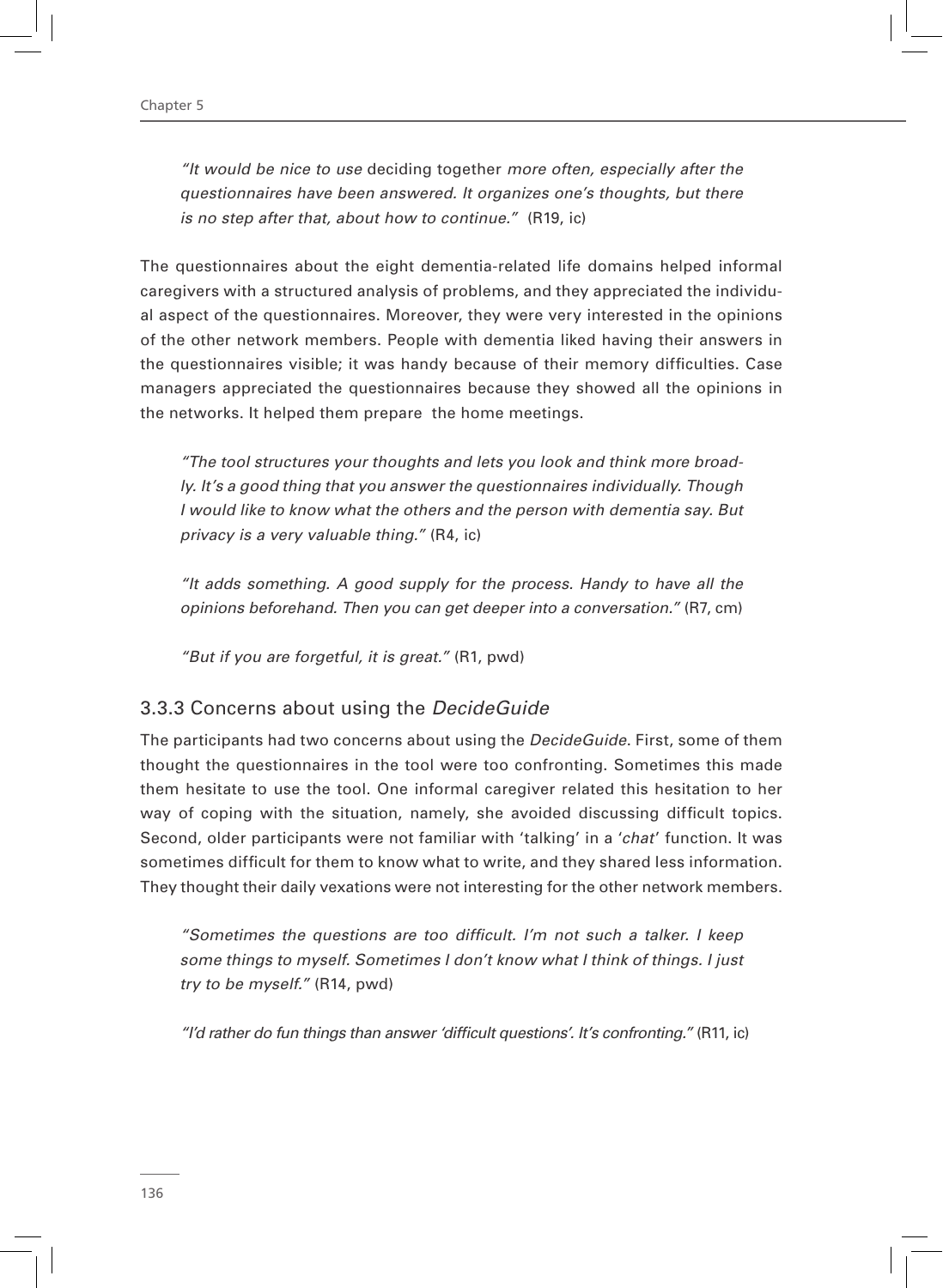# **3.4 Research question 3: participants' appraisal of the** *DecideGuide* **for making decisions**

Four themes emerged from the participants' appraisal of the *DecideGuide* for decision-making: the *DecideGuide* as a supportive tool, short lines in communication, awareness of the steps in decision-making, and improvements for a supportive tool.

## 3.4.1 The *DecideGuide* as a supportive tool

The informal caregivers and case managers reported that the *DecideGuide* helped reach a shared decision, although not all of them used the *DecideGuide* for all steps of shared decision-making, and no decisions were made with the tool. Some issues were not discussed in the *DecideGuide* because the network members needed to see each other more often, particularly when sensitive issues or the situation required a quick decision. They then made the decision without the *DecideGuide*. Nevertheless, they said that the *DecideGuide* had led to extra face-to-face contacts and conversations.

*"The tool did not help directly, but it did indirectly because we were concerned with all the elements. We just didn't do it via the tool. Family conversations and the telephone were quicker and better."* (R9, ic)

*"The tool does help in the various decision phases and in moving toward a decision. The decision itself occurs mainly in oral conversation."* (R17, ic)

*"The tool certainly helps with the various parts. Only not all of them".* (R19, ic)

*"The tool did ensure that we got talking to each other – because of the questions. The decision-making took place outside the tool. It speeded up."*  (R11, ic)

*"The tool was sometimes used to make decisions and sometimes not. It also happened partially in a conversation."* (R7, cm)

# 3.4.2 Short lines in communication

All the respondents appreciated the short, direct communication lines with the network members and the case manager. Their opinion was that the *DecideGuide* improved the communication within the networks and with the case manager, and it better involved informal caregivers at a distance. Moreover, the network members became more aware of the daily issues of the people with dementia and their spouses.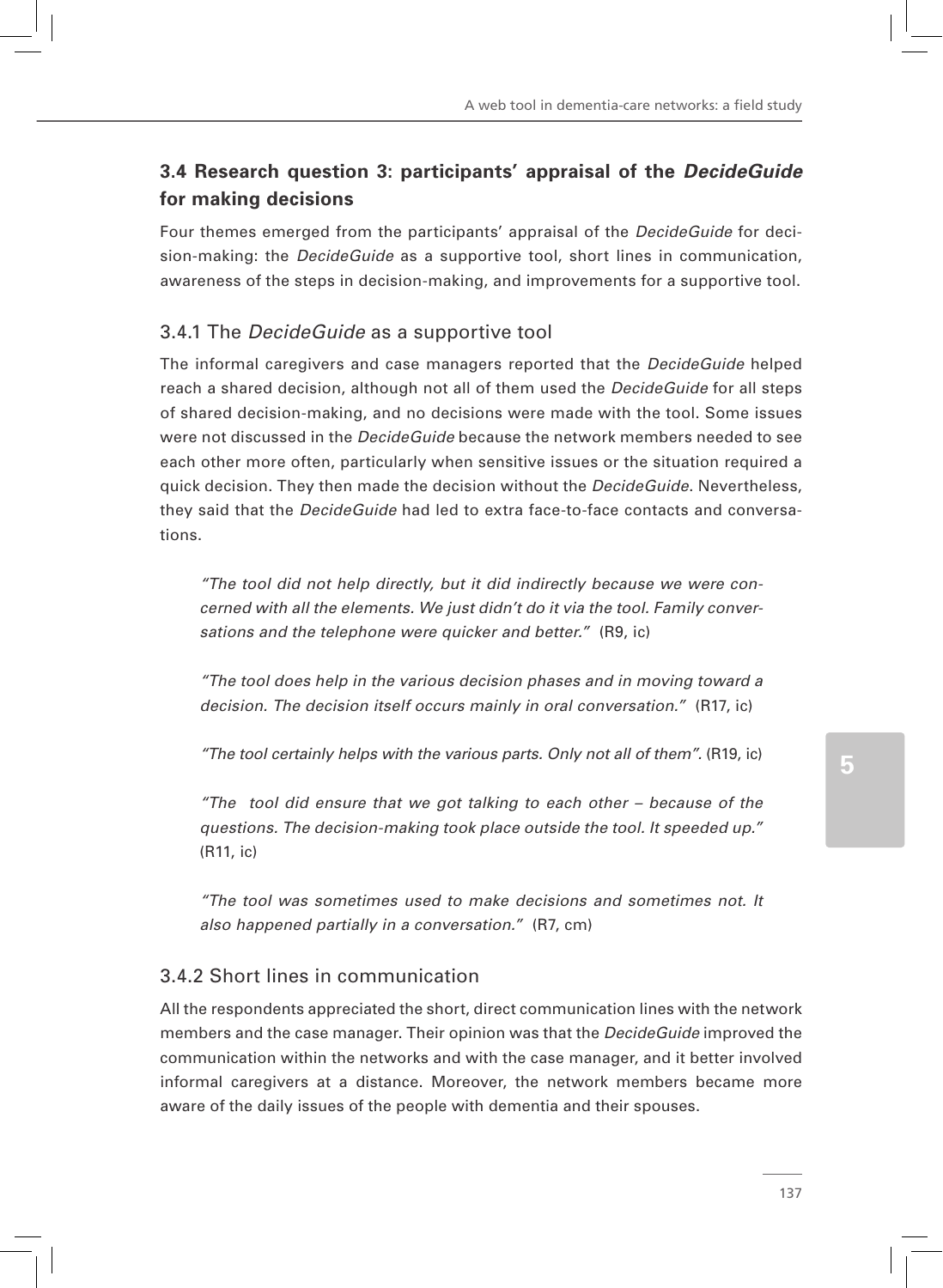*"It is pleasant to have a direct communication line. It is also handy that other family members can join in." (R13, cm)*

*"It does improve communication and includes parties at a distance."* (R8, ic)

#### 3.4.3 Awareness of the steps in decision-making

Using the *DecideGuide* improved informal caregivers' awareness of the steps of decision-making, from clarifying the problem – by exploring options, important values, possible solutions, and discussing the pros and cons – to making a shared decision. It helped them sift things out and to identify the exact issues, it supported them in organizing their thoughts, and it offered them a structured way of making a decision.

*"You work in a structured way to get to a decision."* (R9, ic)

*"You think more precisely about what's going on in reference to the questionnaire. The person with dementia has to think about what she wants in order to type it in. Become more aware. Problems are observed by the case manager."* (R4, ic)

*"The DecideGuide did help me think about the questions that were asked. Sometimes that was good. Sometimes not so good (can't think of an example at the moment). You become more aware of yourself."* (R14, pwd)

*"The tool gave me suggestions. The preparatory work went through the tool and the joint decision took place in a conversation at the table."* (R11, ic)

In the case managers' opinion, they were overall more aware of the decision-making steps and this awareness helped them, although they did not always record the results of the steps in the *DecideGuide*. Sometimes, network members preferred to talk to others by telephone or face to face.

*"In general, the tool works supportively. It helps in the process (the landscape you have to walk through) towards a decision. You do have to be able to reason further yourself. It is remarkable and peculiar that I miss the tool, now that I have not used it for a while."* (R13, cm)

*"The deciding together function with questionnaires is great. Only I have not used the steps and phases well. I do the steps, but not consciously; I don't write them down."* (R7, cm)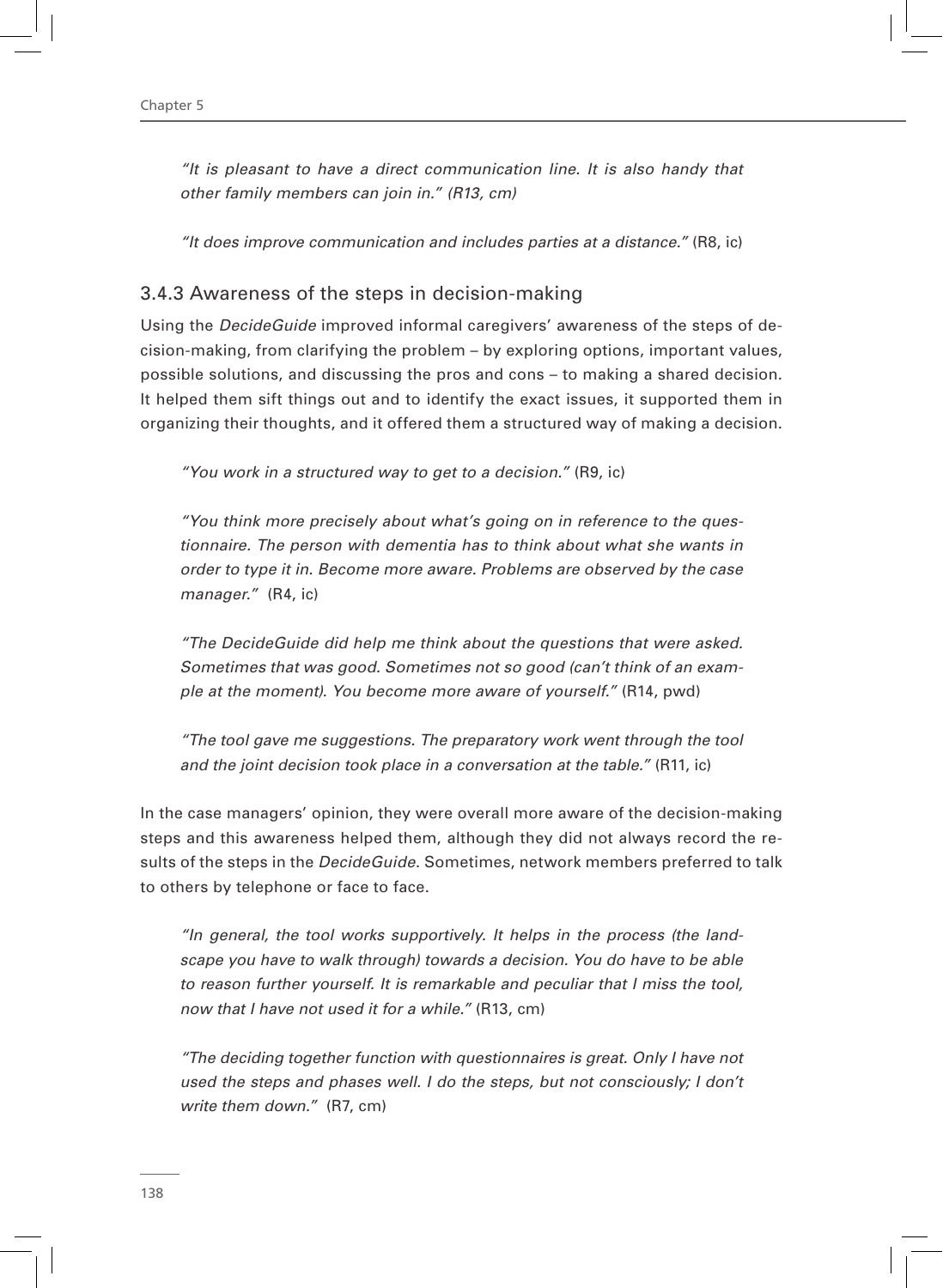The questionnaires with examples about dementia-related problems helped informal caregivers map out the options. The case managers were pleasantly surprised at the different opinions that arose from the completed questionnaires and at the conclusions. The answers led to valuable information. People with dementia noted some restrictions. They did not want to expose all their thoughts in the tool. Sometimes they preferred the telephone, and sometimes they kept things to themselves.

*"Questionnaires provide a lot of information. They open the conversations. As a case manager, you can use them to prepare a talk well. It worked well. You can always get it again because it's in the system. Because of the questionnaires other things and ideas came forward."* (R3, cm)

*"But not your innermost thoughts. Then I phone."* (R1, pwd)

*"But I don't want to talk about everything. Some things you keep to yourself."* (R15, pwd)

#### 3.4.4 Improvements for a supportive tool

The main point of improvement was in the steps of the *deciding together* function. The network members hardly used this function. Only the questionnaires were used. Network members completed them and sent them off. It was unclear to some network members what happened after the questionnaires were completed and returned to the case manager.

*"Handy. Organizes the thoughts (questionnaires). But how to continue? That's left up in the air. What we do after that is not entirely clear."* (R19, ic)

**5**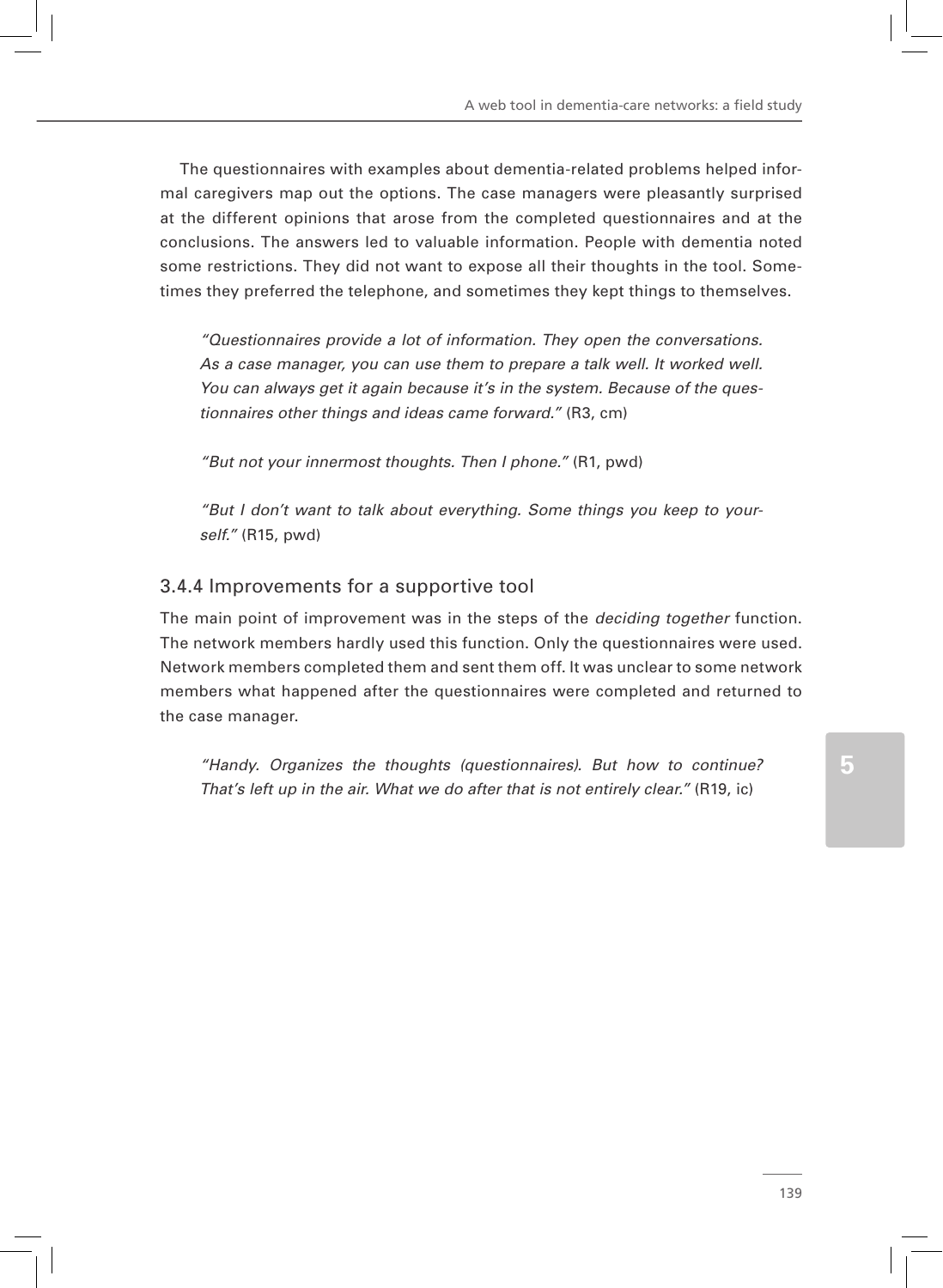# **4. DISCUSSION**

#### **4.1 Summary of results**

In this study, the *DecideGuide,* an interactive web tool to facilitate shared decision-making in care networks of people with dementia, was used and tested in the daily lives of people with dementia, their informal caregivers, and their case managers. We found that:

The participants thought the *DecideGuide* was a usable tool in dementia-care practice. The user friendliness of the tool for case managers and younger informal caregivers was acceptable. However, both the navigation and user friendliness need further refinement of the interface for adults older than 70 years and people with dementia. The participants appreciated the *chat* function as an easy way to get or stay in touch with each other. Most of them also liked the questionnaires in the *deciding together* function. The value of the decision–making steps was not clear enough to the participants.

The *DecideGuide* had added value for its users regarding decision-making and had a meaningful impact on them: it encouraged participants to communicate more frequently with each other, opened up difficult issues for discussion, took all perspectives into account, and led to more involvement of the other participants in the daily lives of people with dementia. Moreover, it offered a structured path to decisions.

#### **4.2 Discussing the results**

The *chat* function was more meaningful than we expected to the users of the *Decide-Guide* during the field study. We thought the *deciding together* function would be the most important one. Nevertheless, our participants said the *chat* was easy to use for their mutual communication. They shared more daily items with each other than they had previously. It helped them be more involved in others' daily lives, particularly when participants were living at a distance, and it improved the communication within the networks. Being more involved in the lives of others and sharing more about daily items seems to be a good, valuable, and even indispensable base for making shared decisions during a difficult phase of life: the dementia process. Elwyn and colleagues' recent study appears to confirm this finding (Elwyn et al., 2014). As decision-making is often seen as a cognitive, individual activity that neglects mutual interaction, Elwyn and colleagues produced a model that emphasizes the importance of the interpersonal aspects in making decisions, which they call collaborative deliberation. The first requirement of this model is the 'constructive engagement' of the people concerned in a dialogue, the safe zone to be created, exploring the issues, curiosity about each other's views, and respect as a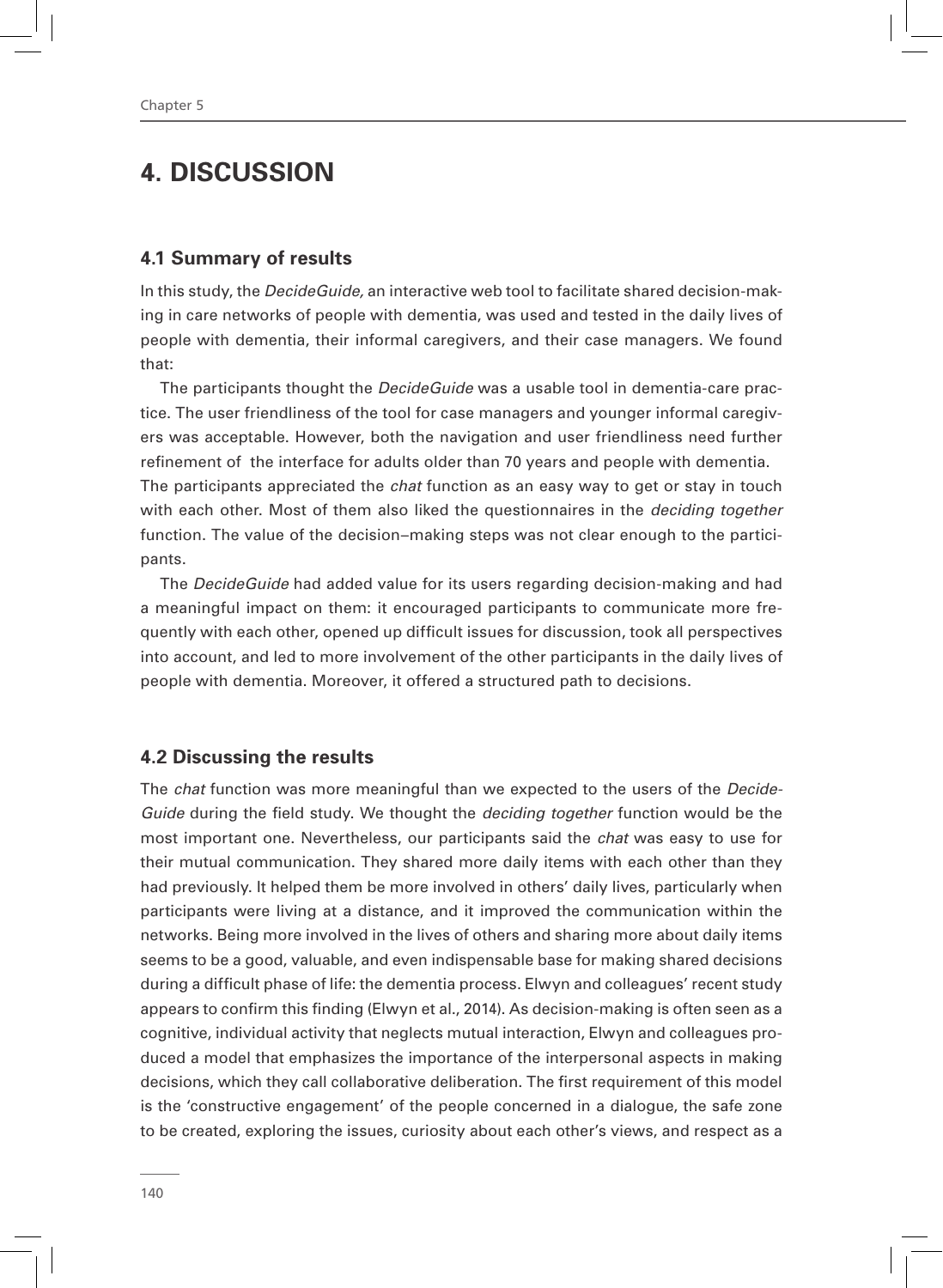core value. The *chat* function facilitated all of these items; it is important and indispensable as a basis within the dementia-care networks for engaging with each other. In the context of serious illness, Epstein and Street (2011) concur about the importance of relationships for making decisions, as we see in their concept of the 'shared mind'. Sharing thoughts, feelings, perceptions, meanings, and intentions creates new perspectives. The *chat* function seems to fit Epstein and Street's concept of the 'shared mind' very well.

Our findings show that the *DecideGuide* helps informal caregivers and case managers grasp the wider view of the situation and the decision-making. Specifically, it improves the communication in the network and the structured way of reaching decisions. People with dementia said that the *DecideGuide* improved the communication in the network, but they did not say anything similar about the decision-making, either positively or critically. This surprised us a bit because we expected some critical remarks about the obtrusiveness of the *DecideGuide* with respect to ethical considerations. During the development of the *DecideGuide,* some case managers, informal caregivers, and researchers wondered how people with dementia would feel about the transparency we had in mind. They were afraid that the tool would be too confronting and obtrusive for them. However, our people with dementia did not complain of this. What they did say was that they did not want to tell others everything and they wanted to keep some things to themselves; but such thoughts were also recognized in the statements of some informal caregivers.

Nevertheless, ethical values can be risked when assistive technology is implemented in the home environments of older people and people with dementia (Zwijsen, Niemeijer, & Hertogh, 2011). Obtrusiveness is a well-known negative characteristic of assistive technologies that influences acceptance, but it is often undefined (Zwijsen, Niemeijer, & Hertogh, 2011). However, older adults, who are the actual users of most assistive devices, show little ethical objection to these devices. Their objection might be overshadowed by their greater fear of living in a nursing home (Zwijsen Niemeijer, & Hertogh, 2011 ), and this might have been the case in our study.

Some people with dementia tried very hard to learn to use the tool; they had a strong intrinsic motivation to participate. Such motivation is a key factor for the successful use of the tool and should therefore be cherished. Researchers should focus on how they can help people with dementia use IT tools like the *DecideGuide*. According to Malinowsky et al. (2013), assistance should be tuned to their individual capabilities to understand and use technologies rather than assuming that people with dementia as a group are non-users due to their diagnoses.

Lindqvist and colleagues' (2013) recent study also addresses the importance of individual support for people with dementia to become users of assistive technology. Appropriate support is a prerequisite for encouraging the IT activities of people with dementia. However, the potential user must be able to identify difficulties and needs,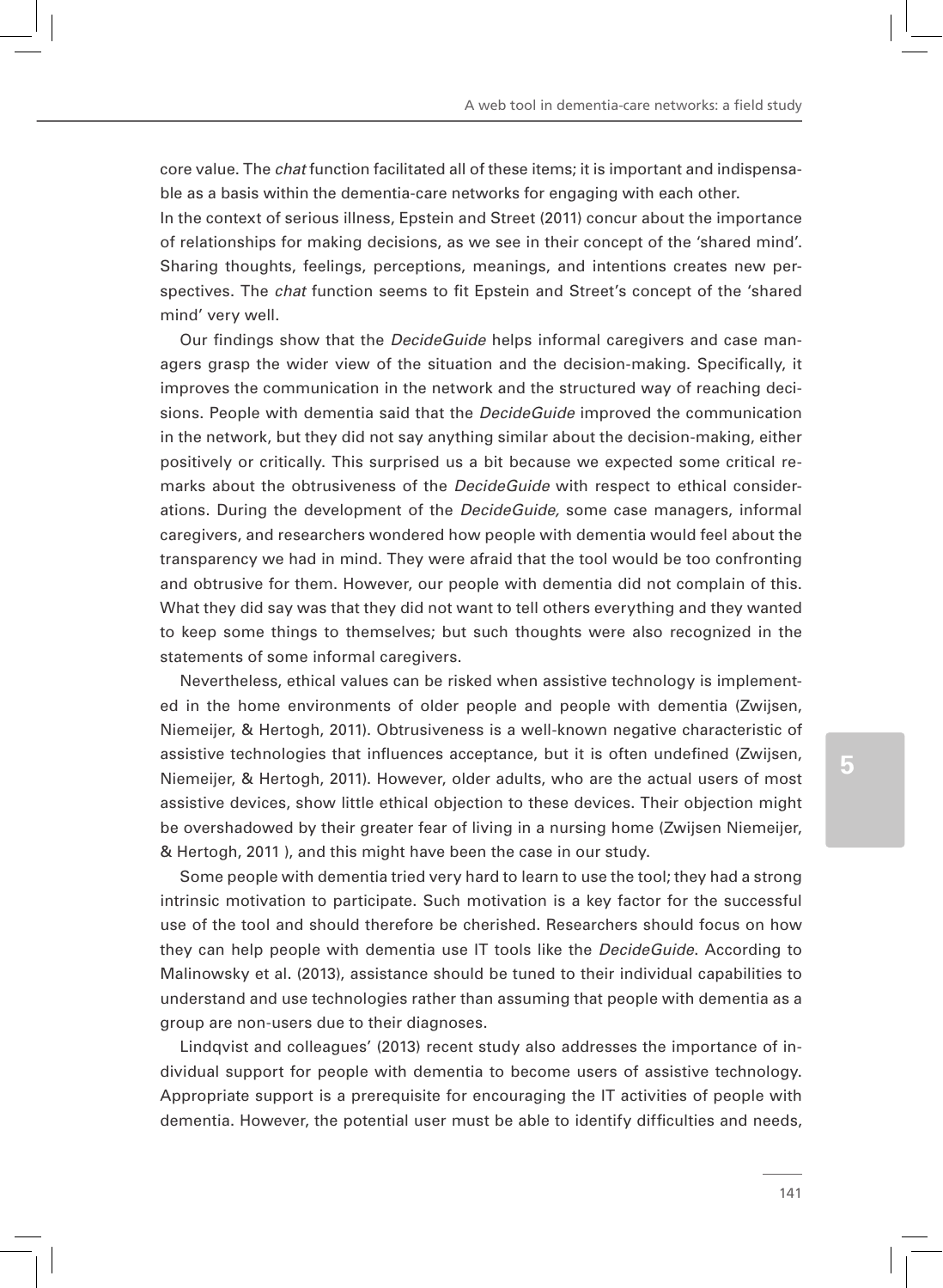and then make changes to overcome them.

Lindqvist and colleagues (2013) identified four junctures with significant decisions to identify how people with mild dementia could become users of assistive technology: whether to become a user, how routines are to be adjusted to incorporate them into daily life, whether the person with dementia trust the assistive technology, and when the person with dementia feels an increased sense of ability while using the assistive technology.

In our study, two of the four people with dementia and three of the four spouses were enthusiastic and motivated to learn to use an iPad and the *DecideGuide*. They made a decision to become users, according to Lindqvist. Some of them tried very hard to become familiar with the iPad and *DecideGuide,* but most of them, and all our people with dementia stated that use did not become routine during the field study. Moreover, due to technical errors, their initial trust in the *DecideGuide* decreased. This influenced their sense of ability, although they were very proud when they logged in, sent a message, or responded to others. The technical failures that occurred influenced not only the older participants' attitude towards the use of the *DecideGuide*. Technical failures were mentioned by most of the participants as an important barrier in using IT applications such as the *DecideGuide*. This is a well-known phenomenon and robustness, absence of technical failures, is therefore an important prerequisite for the image of user friendly IT applications and their uptake.

Our study initially achieved three of Lindqvist and colleagues' four significant decisions for helping older adults and people with dementia become users of assistive technology. Later on, our study only succeeded in evoking one of the four significant decisions: to become a user. More attention should be paid to the other three decisions: how routines in daily life really can be adjusted, how to promote ongoing trust in the assistive technology, and what increases their sense of ability when people are using the assistive technology.

#### **4.3 Limitations and strengths**

This study has some methodological limitations. First, a small and select but diverse sample was involved. Only four of the six care networks that initially consented to participate actually did participate and complete the 5-month field study. Second, the field study started in the summer. This delayed several informal caregivers who were late starting due to holidays. Third, although we tried to achieve diversity in the care networks beyond some diversity in age and gender, all our people with dementia were community dwelling and lived independently with their spouses. There was some diversity in informal caregivers regarding gender and living distance. Nevertheless, the strength of this study lies in its thorough and in-depth approach, the participation of all intended target user groups, the time that was spend to get familiar with the older participants, and the rich data provided by participants and diversity of data collection.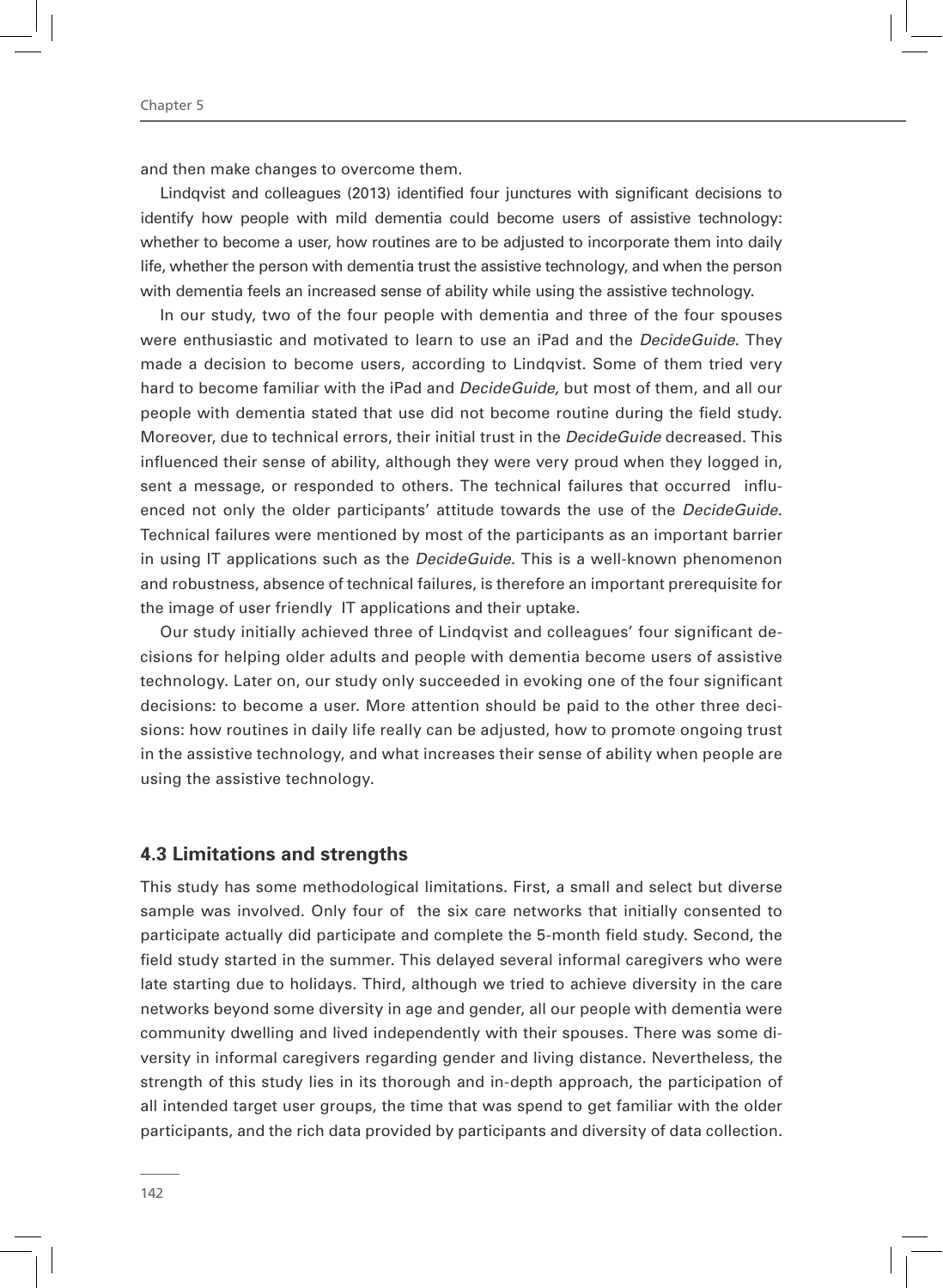# **5. CONCLUSION**

In a five-month pilot study people with dementia, their informal caregivers, and case managers used the *DecideGuide*. The user friendliness of and navigation in the *Decide-Guide* are sufficient for case managers and younger informal caregivers but need to be improved for older adults of 70+ and people with dementia. Moreover, the steps in the *deciding together* function need more explanation for and adjustment to all participants. Most participants appreciated the *DecideGuide* as a valuable tool in decision-making. The *chat* function was particularly appreciated for its easy and mutual communication and information exchange between network members. This appraisal was better than we expected. The *chat* function seems to be a powerful function that helps participants engage constructively with each other. This engagement is a prerequisite for making shared decisions. The *DecideGuide* helped participants make decisions. Regardless of the participants' thoughts and use of the tool, they saw the added value of the *DecideGuide*: it offers a structured path to shared decisions.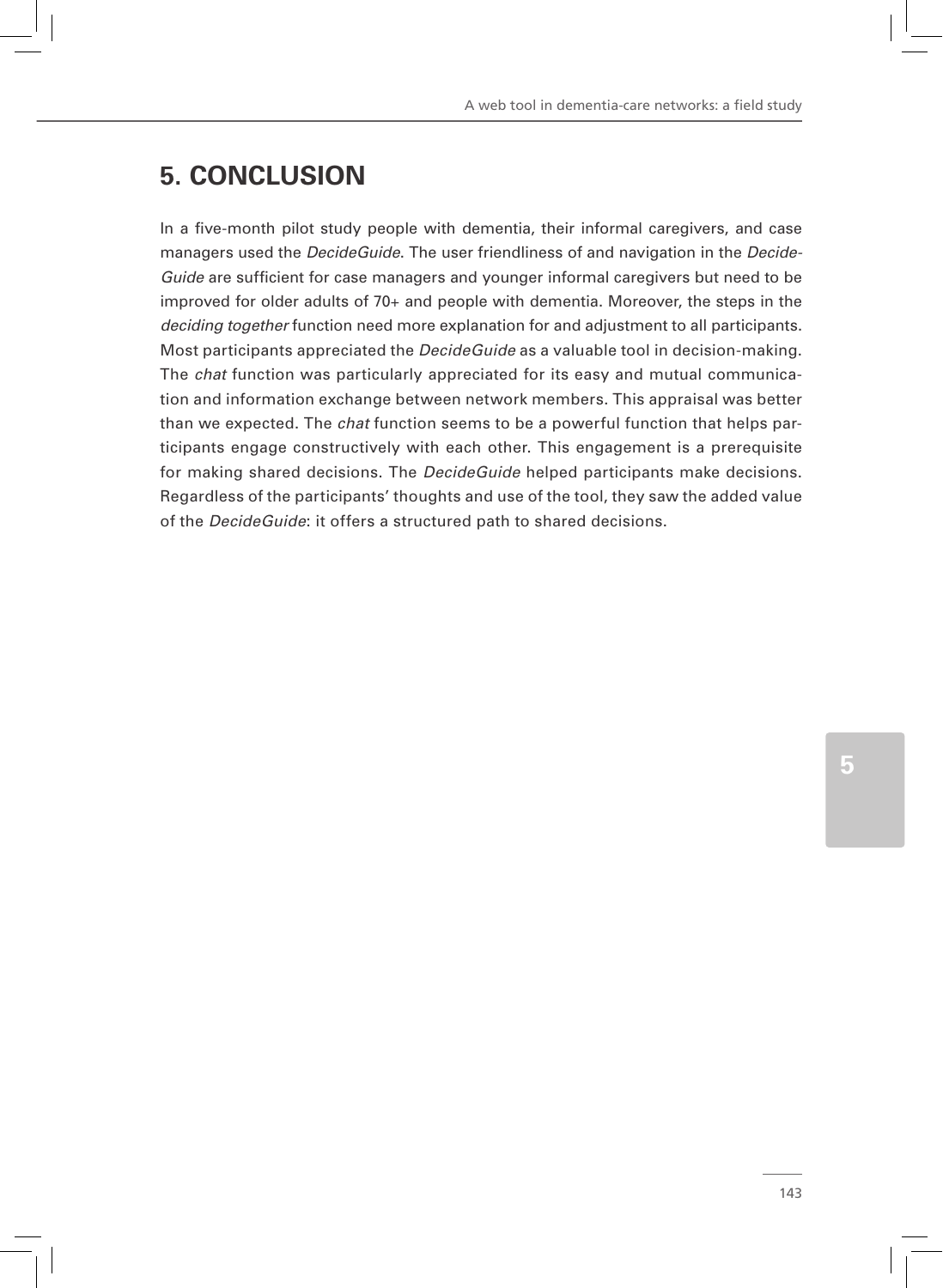# **REFERENCES**

Alzheimer Europe (2008). *Alzheimer in Europe Yearbook 2008*. Retrieved from: http://www. alzheimer-europe.org/Publications/Dementia-in-Europe-Yearbooks

Bryman, A. (2008). *Social Research Methods* (third edition ed.). New York: Oxford University Press.

Corbin, J., & Strauss, A. (1990). Grounded Theory Research: Procedures, Canons, and Evaluative Criteria. *Qualitative Sociology, 13*(1), 3.

Coyne, I. T. (1997). Sampling in qualitative research. Purposeful and theoretical sampling; merging or clear boundaries? *Journal of Advanced Nursing, 26*(3), 623-630. doi: 10.1046/j.1365-2648.1997.t01-25- 00999.x

Dupuis, S. L., Gillies, J., Carson, J., & Whyte, C. (2011). Moving beyond patient and client approaches: Mobilizing 'authentic partnerships' in dementia care, support and services. *Dementia, 11*(4), 427-452.

Dutch Alzheimers's Association, & Vilans (2012). Dutch Dementia Care Standard [Zorgstandaard Dementie]. Retrieved from: http://www.alzheimer-nederland.nl/media/18837/Definitieve%20Zorgstandaard%20Dementie%20september%202013.pdf

Elwyn, G., Edwards, A., & Kinnersley, P. (1999). Shared decision-making in primary care: the neglected second half of the consultation. *British Journal of General Practice, 49*, 477-482.

Elwyn, G., Kreuwel, I., Durand, M. A., Sivell, S., Joseph-Williams, N., Evans, R., & Edwards, A. (2011). How to develop web-based decision support interventions for patients: A process map. *Patient Educ Couns, 82*(2), 260-265. doi: http://dx.doi.org/10.1016/j. pec.2010.04.034

Elwyn, G., Laitner, S., Coulter, A., Walker, E., Watson, P., & Thomson, R. (2010). Implementing shared decision making in the NHS. *BMJ, 341*, c5146. doi: 10.1136/bmj.c5146

Elwyn, G., Lloyd, A., May, C., van der Weijden, T., Stiggelbout, A., Edwards, A., Frosch, D., Rapley, T., Barr, P., Walsh, T., Grande, S.W., Montori, V., Epstein, R. (2014). Collaborative deliberation: A model for patient care. *Patient Educ Couns, 97*(2), 158-164. doi: 10.1016/j.pec.2014.07.027

Epstein, R. M., & Gramling, R. E. (2013). What Is Shared in Shared Decision Making? Complex Decisions When the Evidence Is Unclear. *Medical Care Research and Review, 70*(1 suppl), 94S-112S. doi: 10.1177/1077558712459216

Epstein, R. M., & Street, R. L. (2011). Shared Mind: Communication, Decision Making, and Autonomy in Serious Illness. *The Annals of Family Medicine, 9*(5), 454-461. doi: 10.1370/afm.1301

Hsieh, H. F., & Shannon, S. E. (2005). Three approaches to qualitative content analysis. *Qual Health Res, 15*(9), 1277-1288. doi: 10.1177/1049732305276687

Koch, T., Iliffe, S., Manthorpe, J., Stephens, B., Fox, C., Robinson, L., Livingston, G., Coulton, S., Knapp, M., Chew-Graham, C., Katona, C., CARE-DEM. (2012). The potential of case management for people with dementia: a commentary. *Int J Geriatr Psychiatry, 27*, 1305-1314.

Lindqvist, E., Nygård, L., & Borell, L. (2013). Significant junctures on the way towards becoming a user of assistive technology in Alzheimer's disease. *Scand J Occup Ther, 20*(5), 386-396. doi: 10.3109/11038128.2013.766761

Livingston, G., Leavet, G., Manela, M., Livingston, D., Rait, G., Sampson, E., Bavishi, S., Shahriyarmolki, K., Cooper, C. (2010). Making decisions for people with dementia who lack capacity: qualitative study of family carers in UK. *BMJ, 341*((aug 18 1) c4184).

Malinowsky, C., Nygård, L., & Kottorp, A. (2013). Using a screening tool to evaluate potential use of e-health services for older people with and without cognitive impairment. *Aging Ment Health, 18*(3), 340-345. doi: 10.1080/13607863.2013.832731

Menne, H. L., Tucke, S. S., Whitlatch, C. J., & Feinberg, L. F. (2008). Decision-Making Involvement Scale for Individuals With Dementia and Family Caregivers. *American Journal of Alzheimer's Disease & Other Dementias, 23*(1), 23-29.

Murphy, K., Jordan, F., Hunter, A., Cooney, A., & Casey, D. (2014). Articulating the strategies for maximising the inclusion of people with dementia in qualitative research studies. *Dementia*. doi: 10.1177/1471301213512489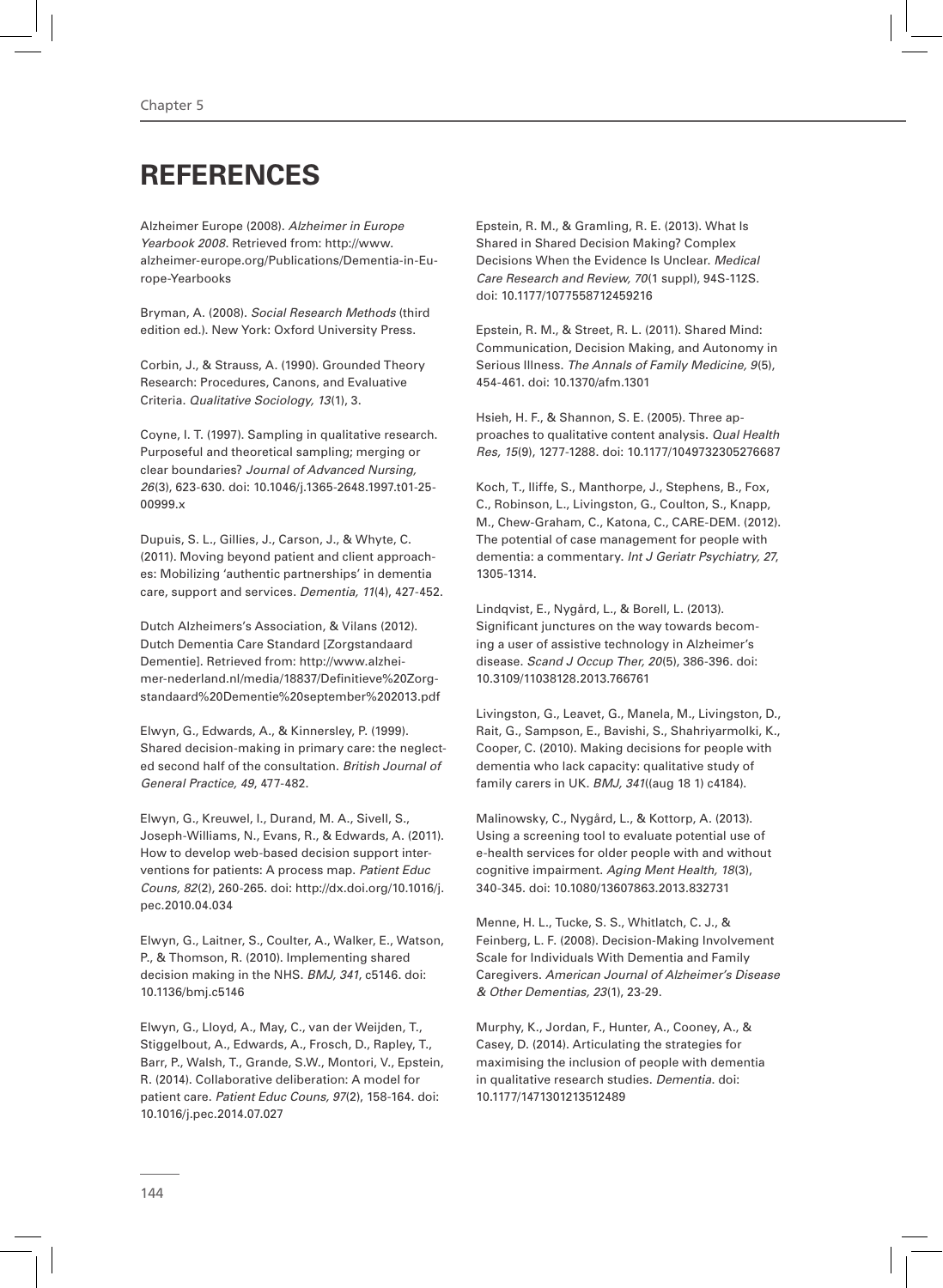Nijland, N. (2011 ). *Grounding eHealth: towards a holistic framework for sustainable eHealth technologies.* University of Twente, Enschede. ISBN 9789036531337

O'Connor, A.M. (1993 [update 2010]). Decisional Conflict Scale. Retrieved from: https://decisionaid. ohri.ca/docs/develop/Tools/DCS\_LowLiteracy\_English.pdf

O'Connor, A.M., (1995). Decision Self Efficacy Scale. Retrieved from: https://decisionaid.ohri.ca/docs/ develop/Tools/Decision\_SelfEfficacy.pdf

O'Connor, A.M. (1996). Decision Regret Scale. Retrieved from: https://decisionaid.ohri.ca/docs/ develop/Tools/Regret\_Scale.pdf

Peeters, J., de Lange, J., van Asch, I., P., S., Veerbeek, M., Pot, A. M., & Francke, A. (2012). National evaluation of dementia case management [Landelijke evaluatie van casemanagement dementie]. Utrecht: NIVEL.

Prince, M., Bryce, R., & Ferri, C. (2011). World Alzheimer Report 2011. Retrieved from: http://www. alz.co.uk/research/world-report-2011

Reamy, A. M., Kim, K., Zarit, S. H., & Whitlatch, C. J. (2011). Understanding discrepancy in perceptions of values: individuals with mild to moderate dementia and their family caregivers. *Gerontologist, 51*(4), 473-483. doi: 10.1093/geront/gnr010

Scholl, I., Koelewijn-van Loon, M., Sepucha, K., Elwyn, G., Legare, F., Harter, M., & Dirmaier, J. (2011). Measurement of shared decision making - a review of instruments. *Z Evid Fortbild Qual Gesundhwes, 105*(4), 313-324. doi: 10.1016/j.zefq.2011.04.012

Smebye, K. L., Kirkevold, M., & Engedal, K. (2012). How do persons with dementia participate in decision making related to health and daily care? A multi-case study. *BMC Health Services Research, 12*(241). doi: 10.1186/1472-6963-12-241

Span, M., Hettinga, M., Vernooij-Dassen, M. J. F. J., Eefsting, J., & Smits, C. (2013). Involving People with Dementia in the Development of Supportive IT Applications: a Systematic Review. *Ageing Research Reviews 12*, 535-551.

Span, M., Smits, C., Groen-van de Ven, L. M., Cremers, A., Jukema, J., Vernooij-Dassen, M., Eefsting, J., Hettinga, M. (2014a). Towards an Interactive Web Tool that Supports Shared Decision Making in Dementia: Identifying User Requirements. *International Journal On Advances in Life Sciences, 6*(3&4), 338-349.

Span, M., Smits, C., Groen-van de Ven, L. M., Jukema, J., Janssen, R., Vernooij-Dassen, M., Eefsting, J., Hettinga, M. (2014b). An Interactive Web Tool to Facilitate Shared Decision Making in Dementia: Design Issues Perceived by Caregivers and Patients. *International Journal On Advances in Life Sciences, 6*(3&4), 107-121.

Stacey, D., Légaré, F., Col, N. F., Bennett, C. L., Barry, M. J., Eden, K. B., Holmes-Rovner, M.Llewellyn-Thomas, H., Lyddiatt, A., Thomson, R., Trevena, L., Wu, J. H. C. (2014). Decision aids for people facing health treatment or screening decisions. *Cochrane Database of Systematic ReviewsCochrane Database of Systematic Reviews, 1*. doi: 10.1002/14651858. CD001431.pub4

van Gemert-Pijnen, J. E. W. C., Nijland, N., Van Limburg, M. A. H., Kelders, S. M., Brandenburg, B. J., Ossebaard, H. C., Eysenbach, G., Seydel, E. R. (2011). Introducing a holistic framework for eHealth technologies. *Journal of Medical Internet Research, 13 (4):e111*.

von Kutzleben, M., Schmid, W., Halek, M., Holle, B., & Bartholomeyczik, S. (2012). Community-dwelling persons with dementia: What do they need? What do they demand? What do they do? A systematic review on the subjective experiences of persons with dementia. *Aging Ment Health, 16*(3), 378-390.

Wolfs, C. A. G., de Vugt, M. E., Verkaaik, M., Haufe, M., Verkade, P. J., Verhey, F. R. J., & Stevens, F. (2012). Rational decision-making about treatment and care in dementia: A contradiction in terms? *Patient Educ Couns, 87*(1), 43-48.

Zwijsen, S., Niemeijer, A., & Hertogh, C. (2011). Ethics of using assistive technology in the care for community-dwelling elderly people: An overview of the literature. *Aging and Mental Health, 15*(4), 419-427. doi: 10.1080/13607863.2010.543662